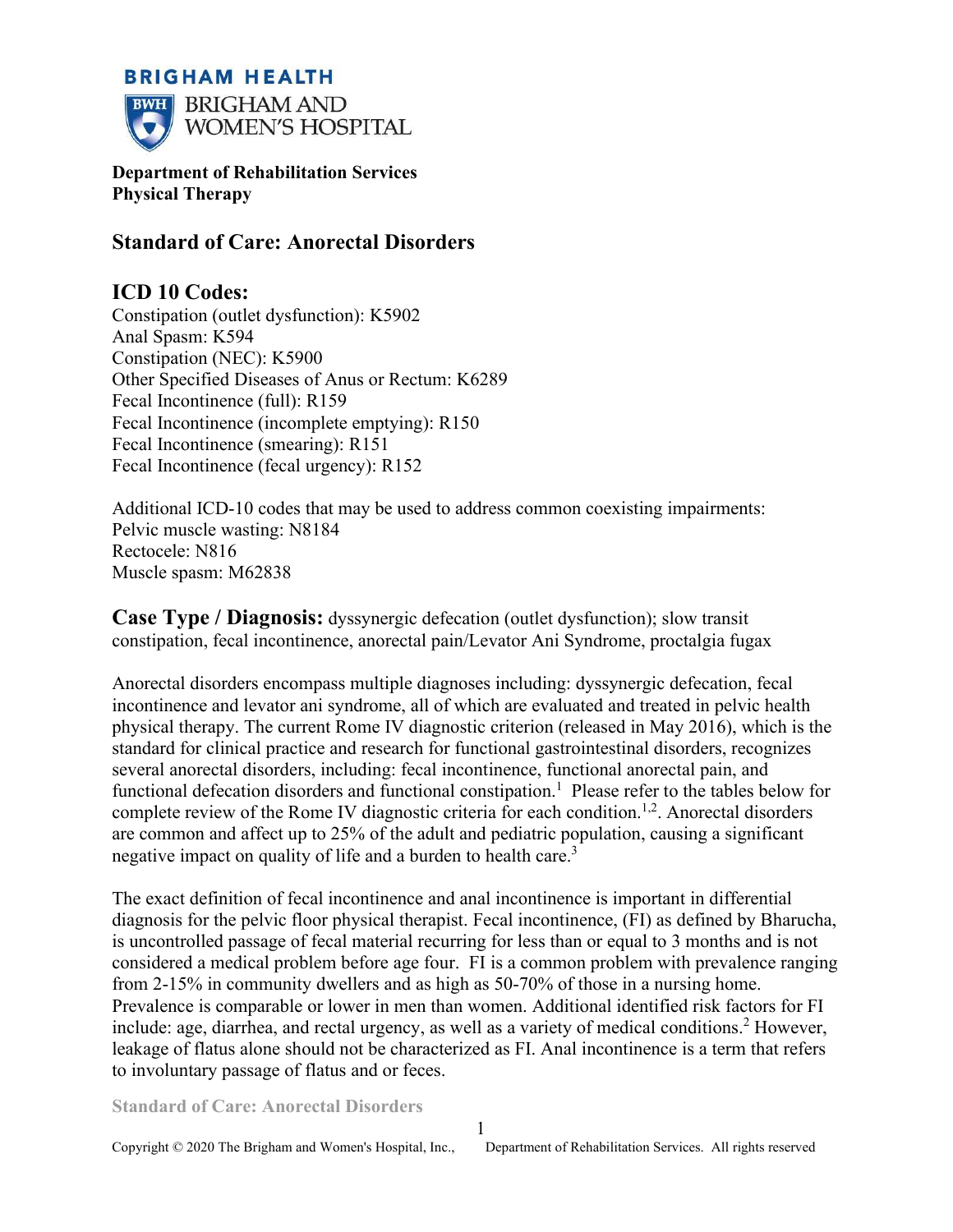### **Rome IV Diagnostic Criteria for Functional Fecal Incontinence 1,2**

\*Criteria fulfilled for the last 3 months

- 1. Recurrent uncontrolled passage of fecal material in an individual with a developmental age of at least 4 years
	- a. Stool leakage occurs at least twice in a 4-week period

Functional anorectal pain disorders, including proctalgia fugax and levator ani syndrome are determined based on the duration, frequency, and characteristic quality of pain. Other causes of anorectal pain must be excluded. The prevalence of anorectal pain in the US is estimated to be 6.6% and more common in women.<sup>2</sup>

## **Rome IV Diagnostic Criteria for Proctalgia Fugax1,2**

\*For research purposes, criteria fulfilled for the last 3 months with symptom onset at least 6 months prior to diagnosis

Must include all of the following:

- 1. Recurrent episodes of pain localized to the rectum and unrelated to defecation
- 2. Episodes last from second to minutes, maximum duration of 30 minutes
- 3. No anorectal pain between episodes
- 4. Exclusion of other causes of rectal pain such as inflammatory bowel disease, intramuscular abscess and fissure, thrombosed hemorrhoids, prostatitis, coccygodynia, and major structural alterations of the pelvic floor

# **Rome IV Diagnostic Criteria for Levator Ani Syndrome1,2**

\*For research purposes, criteria fulfilled for the last 3 months with symptom onset at least 6 months prior to diagnosis

Must include all of the following:

- 1. Chronic or recurrent rectal pain or aching
- 2. Episodes last 30 minutes or longer
- 3. Tenderness during traction on the puborectalis
- 4. Exclusion of other causes of rectal pain such as inflammatory bowel disease, intramuscular abscess and fissure, thrombosed hemorrhoids, prostatitis, coccygodynia, and major structural alterations of the pelvic floor

## **Rome IV Diagnostic Criteria for Unspecified Anorectal Pain<sup>1</sup>**

1. Symptom criteria for levator ani syndrome but no tenderness during posterior traction on the puborectalis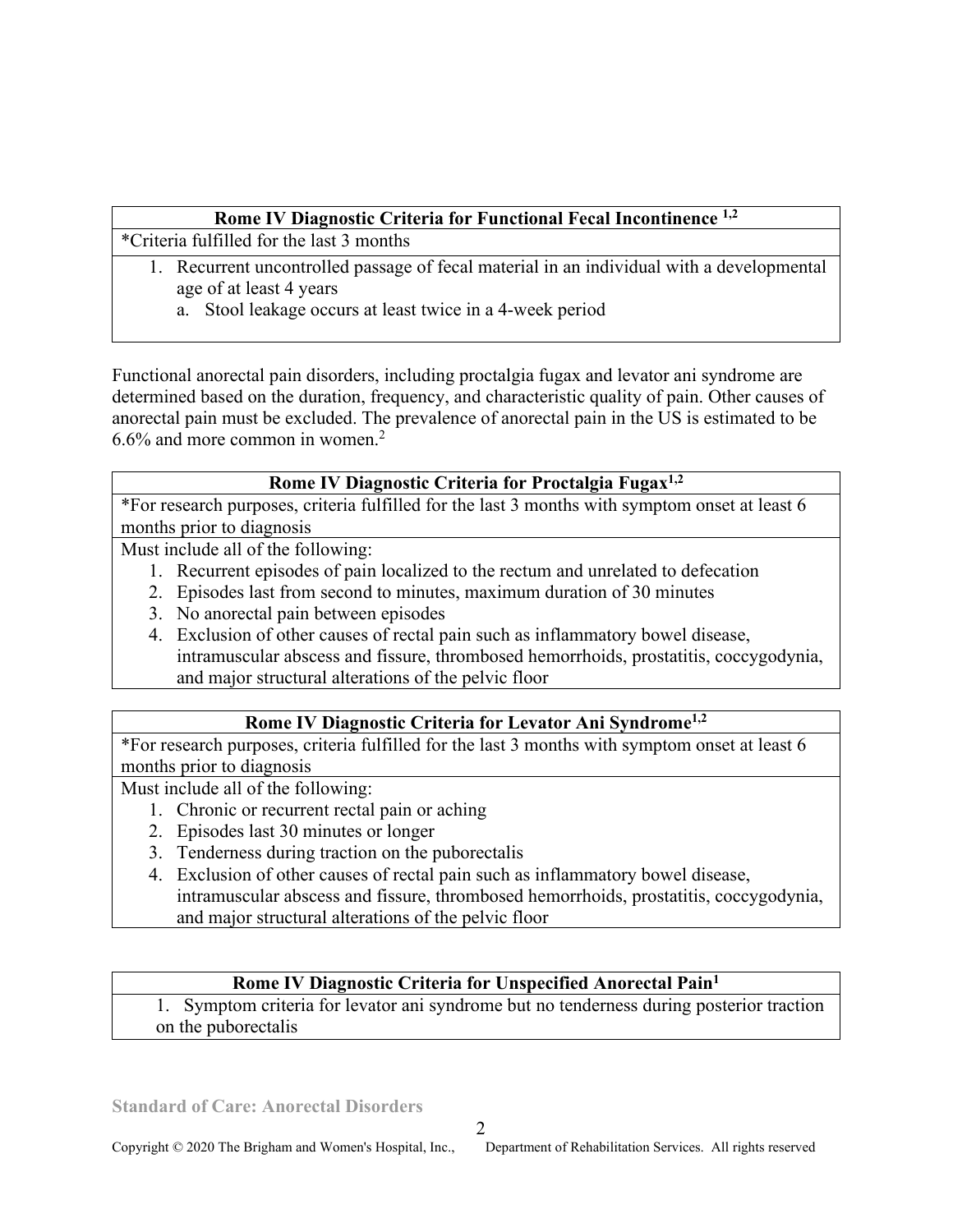Per Rome IV, functional defecation disorders have two subcategories: dyssynergic defecation  $(DSD)$  and inadequate defecatory propulsion.<sup>1</sup> The difference being the former has adequate intra-rectal propulsion forces and the latter does not regardless of whether appropriate relaxation or inappropriate contraction occurs. Functional defecation disorders are characterized by paradoxical contraction or inadequate relaxation of the pelvic floor muscles during evacuation or inadequate propulsive forces during attempted defecation.

Dyssynergic defecation is failure of the pelvic floor muscles to relax, specifically the puborectalis, and the external anal sphincter when attempting to defecate. Patients with dyssynergy of the pelvic floor muscles may even contract these muscles further inhibiting defecation.<sup>4, 5,6</sup> Twenty- five to 50 percent of those with constipation have dyssynergic-type constipation.5, 6 Of note however, two different research teams have found that more than 80% of healthy controls show evidence of paradoxical contraction or failure to relax the pelvic floor muscles with simulated defecation, calling into question current diagnostic criteria for DSD.<sup>1</sup>

In order to have a functional defecation disorder, one needs to meet the definition of functional constipation or irritable bowel syndrome with constipation (IBS-C). Functional constipation is commonly classified as either slow transit of the colon, normal transit constipation or outlet delay constipation (aka. functional defecation disorders). According to the Rome IV diagnostic criteria listed below, constipation can be diagnosed even in patients with constipationpredominant or mixed IBS.<sup>1</sup> Along with the criteria shown below, it should also be noted that although the Rome IV criteria assist with defining and managing functional gastrointestinal disorders, there is overlap between categories and they are not all inclusive. A patient can present with one or more types of constipation as well as functional GI disorders. Some research suggests that there is considerable overlap of patients with DSD and slow transit constipation. <sup>8-</sup>  $10$  Per Chiaroni, patients with DSD may have delayed whole gut transit and may exhibit an abnormal Sitzmark test result. <sup>10</sup> Therefore, they may be diagnosed with slow transit constipation although a more thorough evaluation would find them to have DSD.

It should be noted that Rome IV defines functional constipation excluding constipation from secondary sources such as medications, anal cancer, hypercalcemia, hypothyroidism, anorectal disease or from obstructive lesions (examples are: rectocele, rectal prolapse, neoplasms or Hischsprung's disease). Some would define these exclusions as secondary constipation; furthermore, the later obstructive lesions are sometimes referred to as obstructed defecation.  $^{1,2}$ 

As previously stated, functional constipation (or primary constipation), is sometimes subdivided into different groups: slow transit/colonic inertia, normal transit constipation, and outlet delay constipation.<sup>11</sup> Slow transit constipation has delayed emptying of the proximal colon with less peristaltic contractions.<sup>4</sup> About 13 % of those with primary chronic constipation exhibit reduced peristalsis. Normal transit constipation is when the feces passes through the colon at a normal pace and defecatory frequency is normal. However, patients complain of difficulty with evacuation and may perceive that their stools are hard even when the consistency may be normal; these patients may later be reclassified as having outlet delay.<sup>4</sup> These subtypes of chronic constipation have no symptom based criteria that can effectively identify the difference between them, and they may coexist.<sup>12</sup> As noted, the terminology surrounding constipation can be very confusing.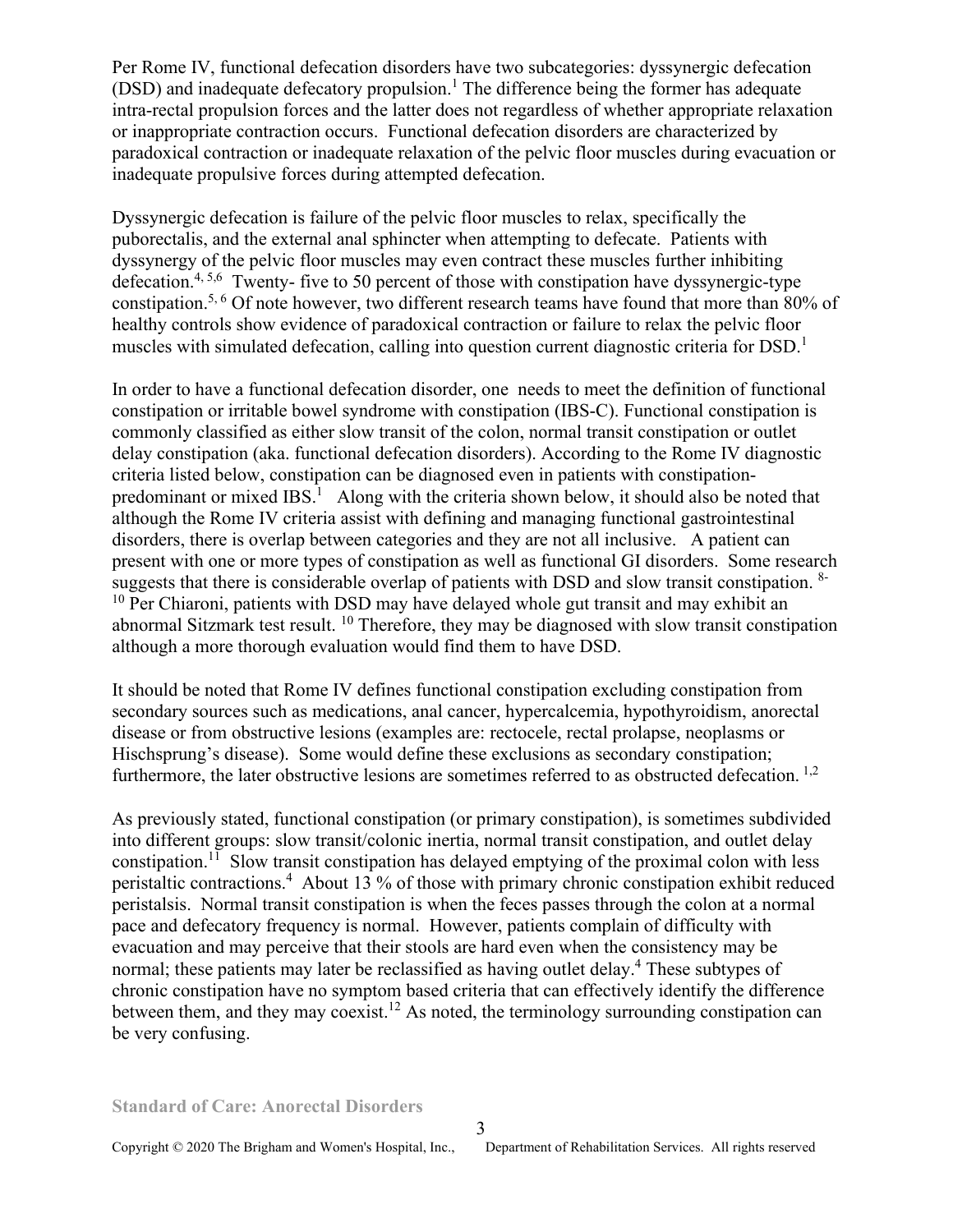## **Rome IV Diagnostic Criteria for Functional Defecation Disorders<sup>2</sup>**

\*Criteria fulfilled for the last 3 months with symptom onset at least 6 months prior to diagnosis

- 1. The patient must satisfy diagnostic criteria for functional constipation and/or irritable bowel syndrome with constipation
- 2. During repeated attempts to defecate, there must be features of impaired evacuation, as demonstrated by 2 of the following 3 tests:
	- a. Abnormal balloon expulsion test
	- b. Abnormal anorectal evacuation pattern with manometry or anal surface EMG
	- c. Inadequate rectal evacuation by imaging

### **Rome IV Diagnostic Criteria for Dyssynergic Defecation<sup>2</sup>**

Inappropriate contraction of the pelvic floor as measured with anal surface EMG or manometry with adequate propulsive forces during attempted defecation. \*These criteria are defined by age- and sex-appropriate normal values for technique

### **Rome IV Diagnostic Criteria for Inadequate Defecatory Propulsion<sup>2</sup>**

Inadequate propulsive forces as measured with manometry with or without inappropriate contraction of the anal sphincter and/or pelvic floor muscles.

## **Rome IV Diagnostic Criteria for Functional Constipation<sup>1</sup>**

\*Criteria fulfilled for the last 3 months with symptom onset at least 6 months prior to diagnosis

- 1. At least 2 or more of the following:
	- a. Straining during  $> 25\%$  of defecations
	- b. Lumpy or hard stools (BSS 1-2) with  $> 25\%$  of defecations
	- c. Sensation of incomplete evacuation  $> 25\%$  of defecations
	- d. Sensation of anorectal obstruction/blockage for  $> 25\%$  of defecations
	- e. Manual maneuvers to facilitate  $> 25\%$  of defecations (e.g., digital evacuation, support of the pelvic floor)
	- f. Fewer than three defecations per week
- 2. Loose stools are rarely present without the use of laxatives

Constipation is a common disorder affecting anywhere from 4% of the US population to 27% of the North American population.<sup>4-6</sup> Constipation is associated with significant costs, up to \$235 million dollars a year on direct costs, and has adverse effects on one's quality of life.<sup>9, 11</sup> On an annual basis,  $0.4$  days are lost due to constipation.<sup>13</sup> Additionally, those with defecation difficulties showed significant impairments of the Health Survey Questionnaire.<sup>6</sup> Even more noteworthy is the correlation between prepartum dyssynergic defecation and increased anal sphincter tears during childbirth. Marchand conducted a retrospective case control study on 549 primiparous women and found that anal sphincter tears were 2.94 times higher for those women with dyssynergic defecation.<sup>14</sup> In this case, dyssynergic defecation could have further financial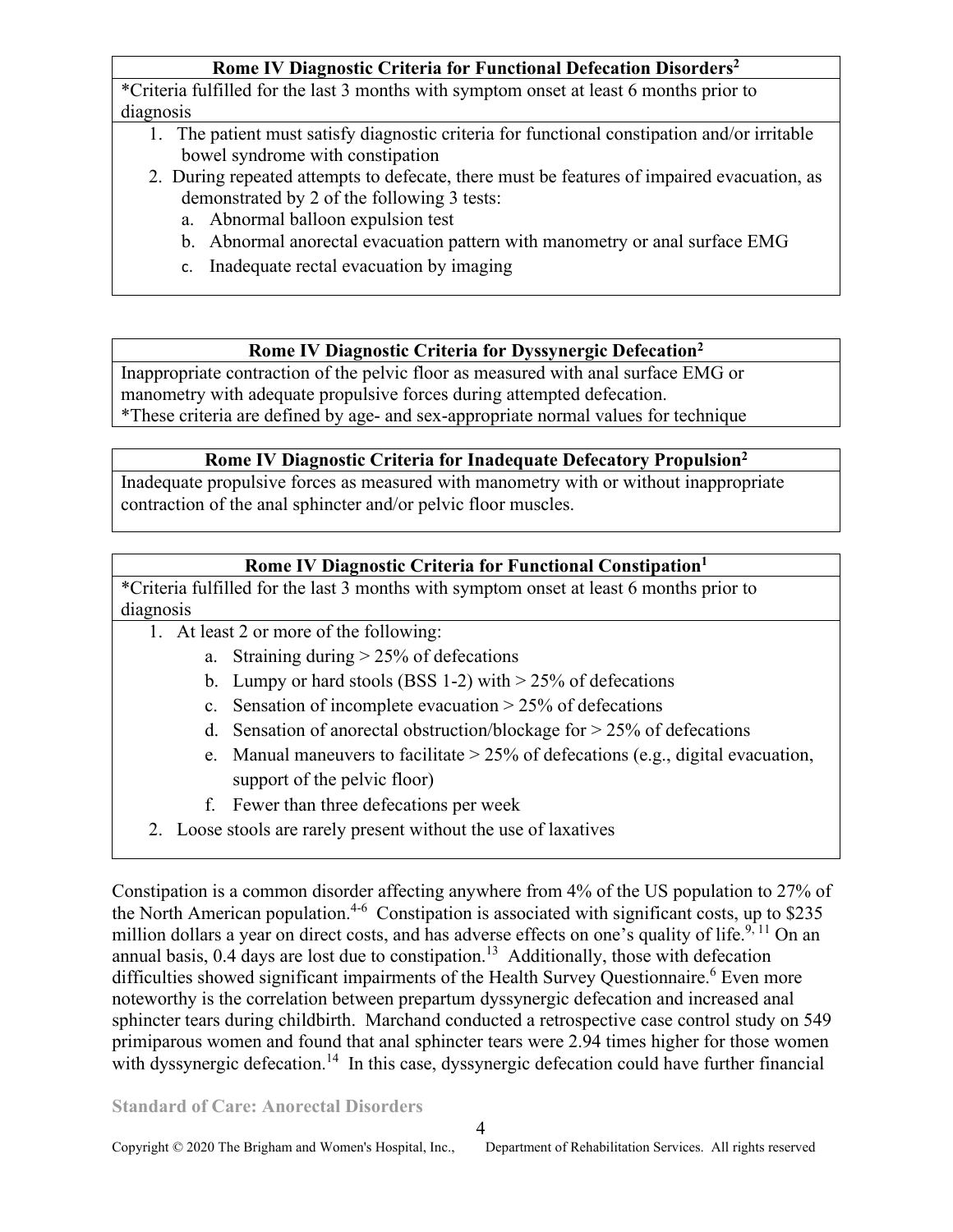and health implications as anal sphincter tears are associated with an increased incidence of fecal and urinary incontinence.<sup>14</sup>

Constipation is more prevalent in women than men (the median being 2.2 times), in nonwhites than in white people  $(1.68 \text{ times})$ , and in the elderly more than in younger adults.<sup>8,11</sup> Risk factors for constipation include physical inactivity, low income, limited education, reduced caloric intake, increasing age, a history of sexual abuse and depression. $8,11$ 

## **Indications for Treatment:**

The primary indications for treatment in this patient population include:

- Decreased pelvic floor muscle coordination
- Decreased bowel movements/need for laxatives/enemas
- Sensation of incomplete bowel emptying
- Rectal pain with or without defecation
- Fecal smearing
- Fecal incontinence
- Impaired bowel habits

Some secondary indications can include:

- Flatulence incontinence
- Limited social activities due to symptoms
- Active hemorrhoids
- Anal fissures

# **Contraindications / Precautions for Treatment:** 15, 16

The following are common precautions which must be considered in the management of the patient with rectal dysfunction:

For rectal and vaginal exam

Precautions/Contraindications (with expressed written MD consent, exam can be performed):

- Immediately post-partum (up to 6-8 weeks)
- Immediately post-pelvic, post-rectal or post-vaginal surgery (up to 6-8 weeks)
- Immediately post-pelvic radiation treatment
- Pregnancy

Absolute Contraindications:

- Active infectious lesions ( e.g. Herpes)
- Active infections of rectum, pelvis, vagina or bladder
- Absence of patient agreement or cognitive understanding of the procedure
- Absence of previous rectal or pelvic exam in pediatrics
- Inadequate training on the part of the physical therapist to perform exam

#### Additional Notes:

Menses is not a contraindication for management of the patient with rectal dysfunction. The therapist must use caution and monitor patient response with severe atrophic vaginitis, pelvic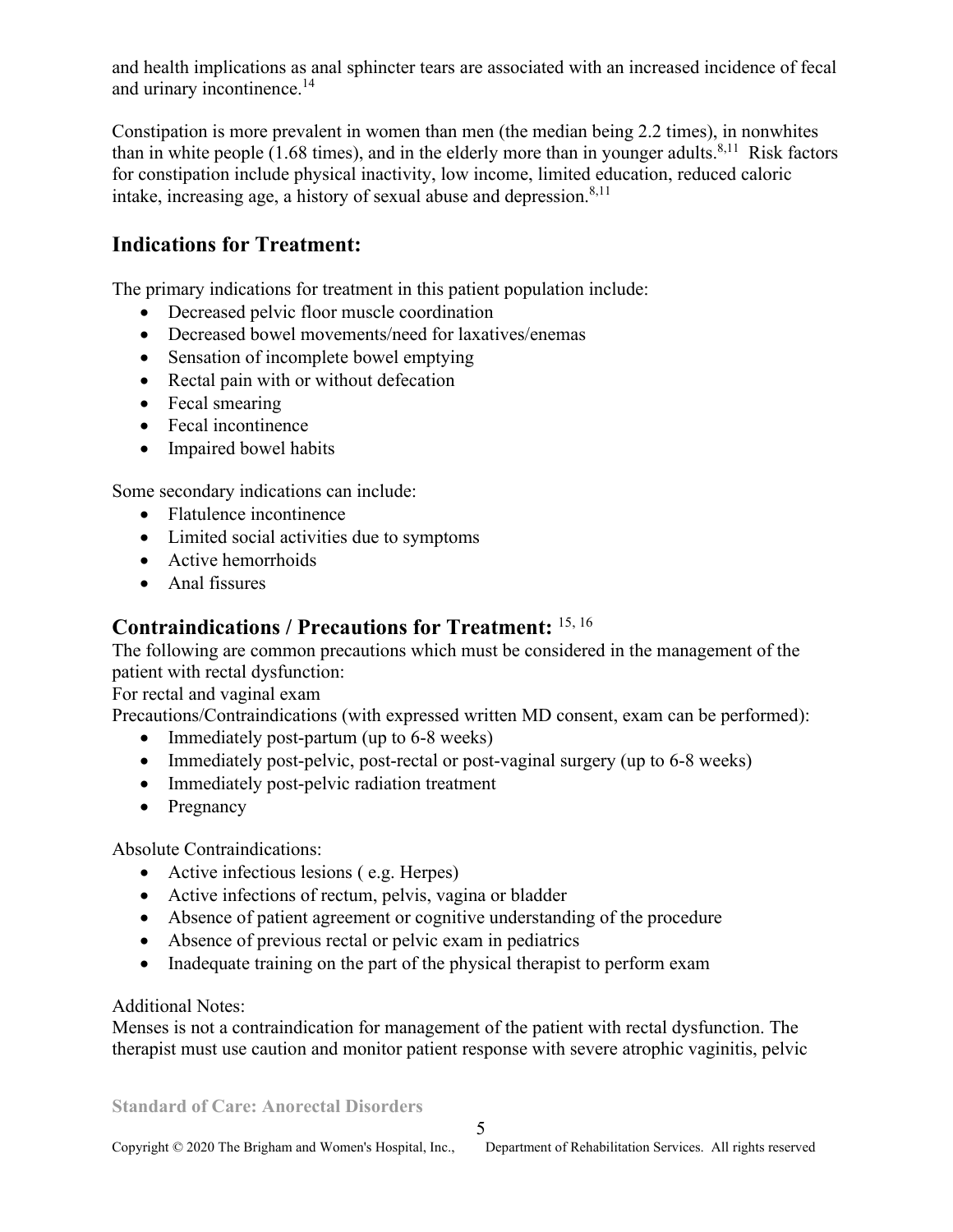pain, history of sexual abuse. For either a rectal or vaginal exam, obtain consent and document consent, offer a second person in room, and maintain as much eye contact as possible.

## **Evaluation:**

**Medical History**: Previous physical therapy interventions, rectal, pelvic, abdominal surgeries or history of cancer and cancer treatment, obstetric history, and other relevant neurological or musculoskeletal issues that may affect defecation such as hip or back surgery, pudendal nerve injury, multiple sclerosis, neuropathy.

**History of Present Illness**: Onset and course of current symptoms/diagnosis, detailed current bowel and bladder habits (see pelvic floor evaluation), sexual dysfunction, pelvic/rectal pain, diet, fluid/fiber intake. Issue bladder and bowel diary on first visit for an outcome survey (refer to Appendix 1), hemorrhoids, fissures, abdominal bloating or irritable bowel syndrome (IBS), Bristol Stool Chart for fecal consistency, previous treatments, diagnostic tests and work up, results, laxative and or enema use, and the next MD appointment to follow up on condition.

Some specialized tests may include: 3, 15, 18

*Colonic transit time*: Using a radio-isotope material, this test determines the time it takes for a substance to enter the colon and move through it to be excreted.

*Anorectal manometry*: Using a balloon inserted into the rectum, this test measures resting and squeezing anal canal pressure, rectal sensation and rectal compliance.

*Rectal balloon expulsion test*: In this test the patient attempts to expel a water or air filled balloon in rectum.

*Pudendal Nerve Terminal Motor Latency*: Recording electrodes are used to stimulate the pudendal nerve to determine if pudendal neuropathy is present.

*Endoanal Ultrasound*: Is a test used to identify anal sphincter defects.

*Defecography/Dynamic Proctography*: Contrast material is placed in the patient's rectum and the patient is asked to squeeze, cough or expel the contrast material in order to examine anorectal anatomy and to determine if patient can relax their pelvic floor muscles to expel the contrast material.

*Needle Electromyography of the External Anal Sphincter*: This test is used to assess activity at rest, motor unit potential amplitude and duration, and recruitment which is a sensitive measure of denervation.

*Dynamic Pelvic MRI*: This is a test of visualization of sphincter and pelvic floor at rest, with contraction and with associated Valsalva movements.

*Flexible Sigmoidoscopy:* This endoscopic exam looks at the rectum and lower large intestine.

*Colonoscopy*: This is an exam of entire large intestine

**Standard of Care: Anorectal Disorders** 

6

Copyright © 2020 The Brigham and Women's Hospital, Inc., Department of Rehabilitation Services. All rights reserved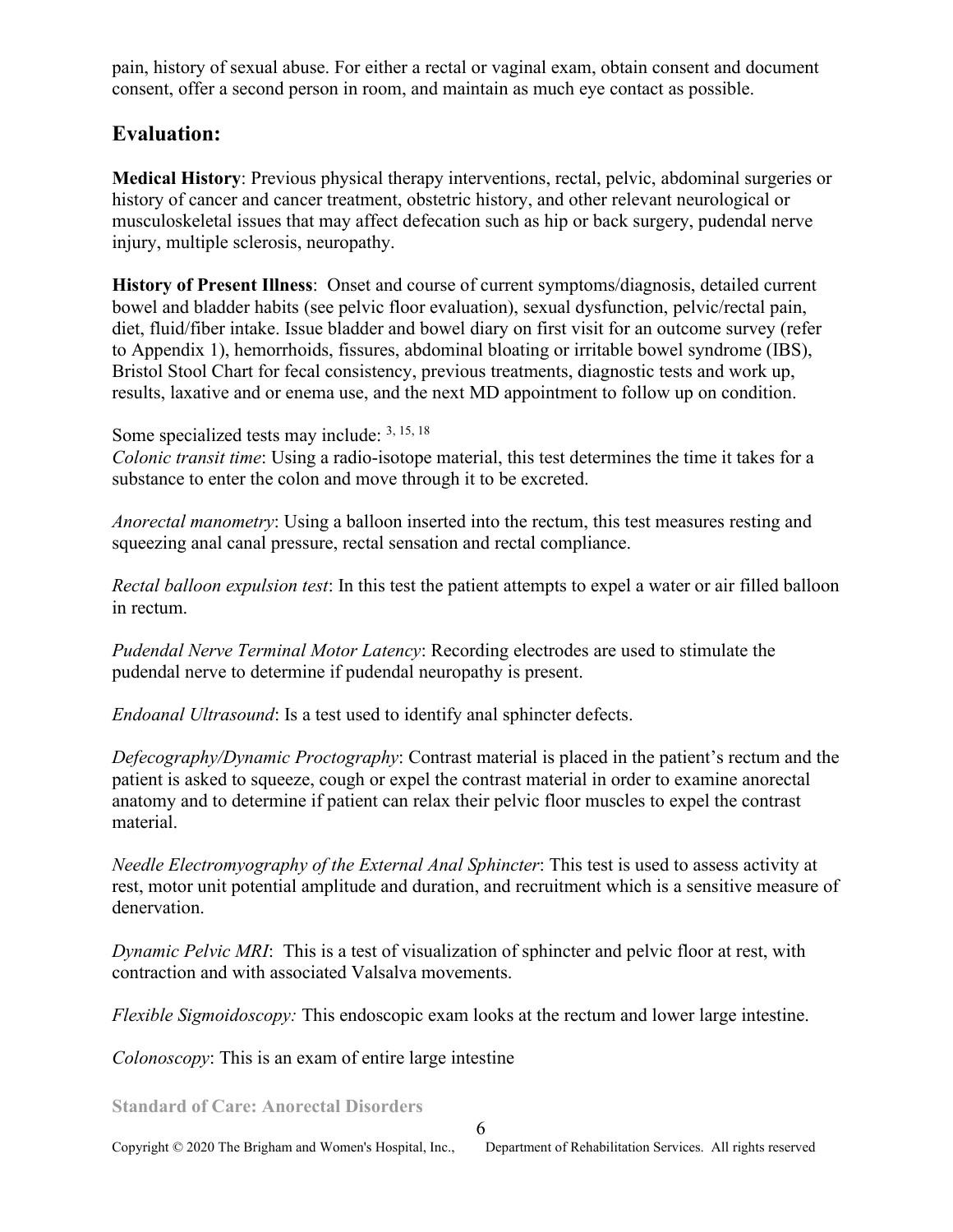*Plain abdominal radiograph*: This test is used to determine the presence of stool in the colon

**Social History**: Social history can include the following items for consideration: the home environment, work environment, exercise habits, leisure activities, stressors, accessibility or limitation to a bathroom, support systems needed, patient's physical disability, need for home bedside commode or railing in bathroom, and the patient's goals and expectations.

#### **Medications:**

Medications that can affect current problems and contribute to constipation:<sup>17-19</sup> Analgesics (opiates, NSAIDS, narcotics) Anticholinergics (atropine agents, antidepressants, neuroleptics, antipsychotics, anti-parkisonian drugs) Anticonvulsants Antihistamines Antihypertensives Chemotherapeutic agents **Diuretics** Metal Ions (antacids, calcium, iron, mercury, arsenic) Muscle relaxants Resins: such as bile binding resins cholestyramine, colestipol, welchol

Medications that can promote Fecal Incontinence: Prolonged antibiotics as it can cause loose stools

### **Examination:**

The examination is intended to capture the most commonly used assessment tools for this case type/diagnosis. It is not intended to be either inclusive or exclusive of assessment tools. Please refer to the Standards of Care for Urinary Incontinence and Female Chronic Pelvic Pain for detailed vaginal examination including: obtaining informed consent for evaluation, detailed abdominal exam, a more detailed sensory function of the lumbosacral dermatomes, PFM external and internal observation and palpation, and information of the Modified Oxford Scale.<sup>20</sup>

Rectal PFM assessment should include the following<sup>15</sup>:

- External observation of the skin of the perineum, including anal triangle, buttock and thigh looking for discoloration, irritations, swelling, inflammation, active external hemorrhoids, lesions
- Observation of the perineal body mobility for recruitment, coordination and symmetry of the pelvic floor and sphincter activity, including voluntary and involuntary pelvic floor muscle contraction and relaxation. The absence of voluntary and or involuntary PFM relaxation may be associated with pain, constipation, and dyssynergia, whereas the absence of voluntary and or involuntary pelvic floor muscle contraction can be associated with fecal incontinence). $21-23$
- Palpation of external rectal structures to assess for tenderness, tone, asymmetry, S3 sensation, spasm, scar mobility
- Reflex testing of the anal wink reflex to assess the hemorrhoidal branch of the pudendal nerve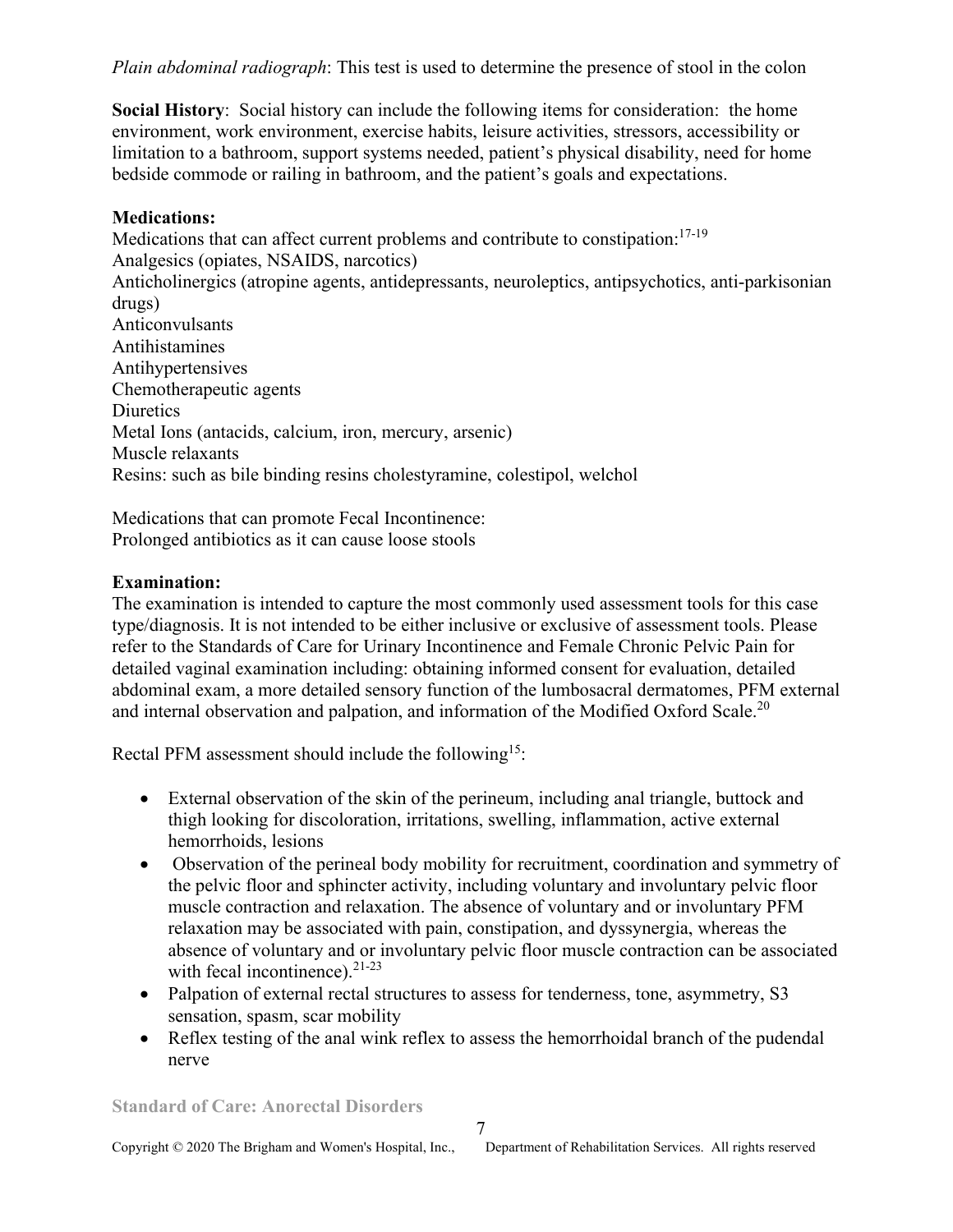- Internal examination of the external anal sphincter (EAS) and deep pelvic diaphragm muscles to include: muscle bulk, symmetry, scars, pain, tone, MMT of the EAS and puborectalis using the Modified Oxford Scale  $^{24,25}$  (see Urinary Incontinence Standard of Care) noting accessory muscle use, hold time, repetitions, quick contractions.)
	- o Internal digital rectal examination has a 75% sensitivity and 85% specificity for detection of dyssynergia<sup>2</sup>

#### **In addition to a rectal possibly a vaginal exam may be needed. The evaluation components should include the following:**

**Pain:** Patient's perception of pain. **Palpation:** hips, abdominals, lower back for trigger points **ROM:** gross assessment of hips, pelvic, lumbar, sacral, coccyx area **Strength:** grossly of lumbar spine, hips, lower extremities **Sensation:** lumbosacral dermatomes **Posture/alignment:** pelvic alignment and spinal alignment **Function:** bladder and bowel functioning, vaginal or rectal penetration, general ability to perform ADLs including but not limited to: ability to ambulate to bathroom and toileting hygiene

### **Quality of Life Questionnaires:**

Pelvic Floor Distress Inventory- short form 20<sup>26</sup> Pelvic Floor Impact Questionnaire-short form 7<sup>26</sup> Constipation Scoring System<sup>27</sup> Patient Assessment of Constipation Quality of Life Questionnaire<sup>28</sup> Patient Assessment of Constipation Symptoms Ouestionnaire<sup>29</sup> Continence Grading Scale: A Symptom Index<sup>30</sup> Fecal Incontinence Severity Index (FISI) 31,32,32 Fecal Incontinence Quality of Life Scale<sup>31</sup> Birmingham Bowel and Urinary Symptom Questionnaire (BBUS-Q) <sup>33</sup> The King's Health Questionnaire (KHQ) <sup>34</sup>

**Surface Electromyography (sEMG):** sEMG can be used to assess pelvic floor muscle activity; including: resting level of tension, muscle recruitment, stability of muscle contraction, muscle derecruitment, (the inability to derecruit muscles after a contraction) , poor recruitment with a contraction, increased recruitment while trying to elongate and open the pelvic diaphragm and EAS with simulated defecation. EMG has been shown to be valid as it measures the presence or absence of muscle activity.<sup>35</sup> Between-trial reliability ranges on the same day ranges from 0.58 to 0.98 however between-day reliability was poor.  $36$  Surface EMG can be a helpful tool to promote improved voluntary awareness and control of pelvic floor muscles to promote improved symptoms of either constipation or fecal incontinence. $37$ 

## **Assessment:**

When working with patients with rectal dysfunction, the following goals are suggested in the following diagnostic categories:

• Fecal Incontinence: restored pelvic floor muscle coordination including voluntary pelvic floor muscle contraction to promote retaining stool and voluntary and involuntary relaxation to promote complete bowel emptying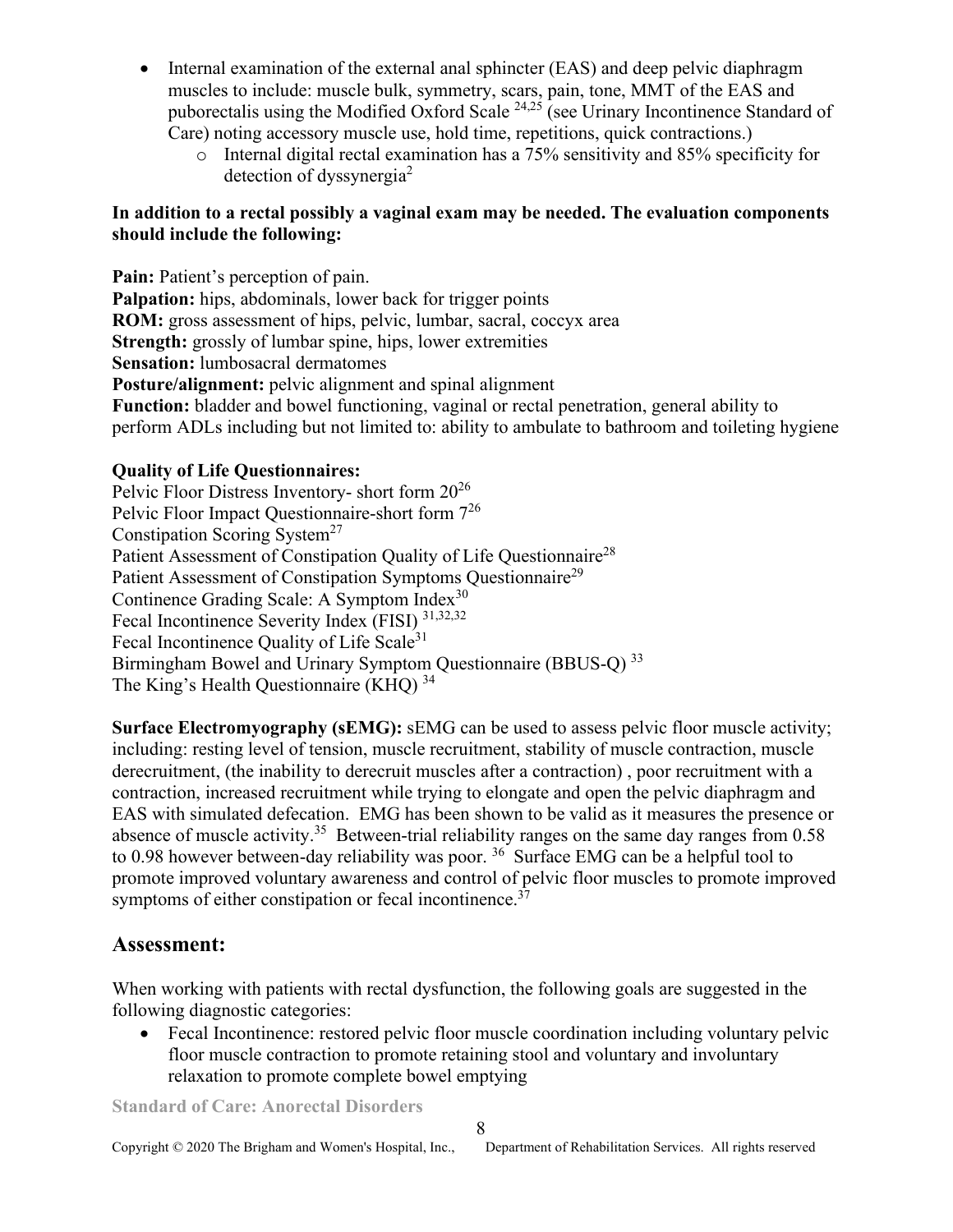- Anal Pain: restored pelvic floor muscle coordination, including voluntary pelvic floor muscle contraction and relaxation and involuntary relaxation to promote reduced pain, including reduced pain with defecation
- Constipation: restored pelvic floor muscle coordination including complete pelvic floor muscle voluntary and involuntary relaxation to promote bowel emptying
- Assessment will assist with establishing appropriate diagnosis and need for skilled services including referral to other disciplines as indicated, especially as related to need for motility assistance (i.e.: laxatives, secretagogues, stool bulking agents, anti-diarrheal agents, etc)

**Problem List**: The following may be included but not limited to:

- Impaired voluntary and or involuntary pelvic floor muscles contraction and or relaxation
- Impaired PFM strength
- Impaired pain control
- Impaired use of PFM with Valsalva maneuvers
- Impaired defecation pattern
- Impaired toileting position
- Impaired bowel consistency
- Impaired fluid and fiber intake
- Impaired skin integrity
- Impaired knowledge of proper bowel and bladder habits

### **Prognosis**:

The patient's prognosis is dependent on the specific dysfunction that exists, whether anal pain, fecal incontinence, or constipation. It is expected that their symptoms are ameliorated and bowel function is improved within 8 weeks. Prognosis can be affected by:

- Extent of pathology
- Duration of symptoms
- Social or environmental barriers that may impact progression
- Psychological status

There is Level 1, Grade A strength of evidence for using biofeedback therapy for the short and long term treatment of constipation with dyssynergic defecation.<sup>3</sup> Physical therapy and sEMG use for constipation have been shown to be successful in treating those patients with dyssynergic defecation for subjective measures such as scores on quality of life measurements, mean stool frequency, degree of straining, and decrease in laxative use.38-40 Biofeedback for dyssynergic defecation is shown to be superior to laxatives, sham feedback, standard therapy, placebo, and diazepam.<sup>41</sup> Additionally, biofeedback therapy provided sustained improvement of bowel symptoms and anorectal function in constipated patients with dyssynergic defecation one year later, whereas standard therapy was largely ineffective.<sup>38</sup>

Level II, Grade B evidence exists for use of biofeedback for treatment of FI.<sup>3</sup> Biofeedback and PFME was superior to PFME alone in treatment of FI at 3 months and 12 months follow-up.<sup>42</sup> Furthermore, PFM exercise with biofeedback and weekly in-clinic visits was successful in significantly improving FI and quality of life reports with results maintained 2 years later.<sup>43</sup>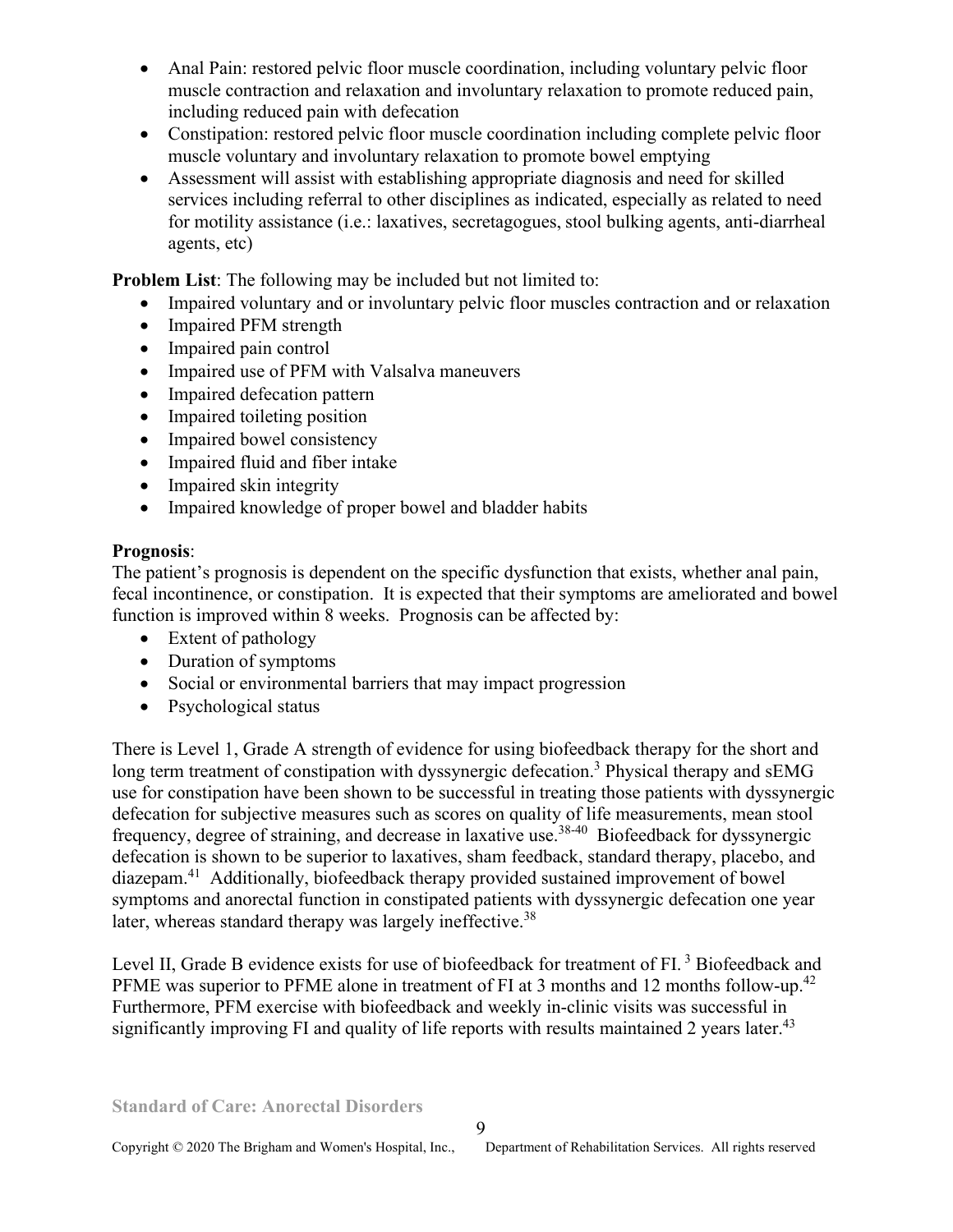Additionally, biofeedback has also been shown to be effective in patients with chronic anal pain and specifically, Levator Ani Syndrome, Level III, Grade C).<sup>3</sup> In Abraham's study (level B evidence), which was based on good, consistent scientific evidence, there was strong support of the use of physical therapy in the treatment of chronic pelvic pain. <sup>44</sup>

#### **Goals**:

Goals should be individualized for each patient, taking into consideration any emotional responses the patient may have with treatment. Short term goals should be met in 4 weeks, and long term goals should be met by discharge. Below are examples of some goals:

- Patient's pain will decrease to less than or equal to  $x/10$  on verbal pain scale.
- Patient will have normal voluntary/involuntary pelvic floor muscles relaxation/contraction.
- Patient will be able to coordinate PFM for normal defecation patterns greater than percent of bowel movements.
- Patient will have improved their fluid and fiber intake to assist with bowel consistency to promote stool consistency to Bristol Stool Scale range 3, 4, and 5.
- Patient will demonstrate proper toileting techniques/positioning.
- Patient will demonstrate pelvic floor muscle relaxation of the anus with digital exam when asked to bear down as if defecating 8/10 trials.
- Patient will increase PFM strength by .5 to 1 MMT grade to promote 75% reduction in fecal incontinence.
- Patient will report at least 75% reduction in anal pain to promote pain free bowel movements.
- Patient will decrease fecal incontinence/smearing episodes to  $\blacksquare$ .
- Patient will demonstrate a reduction or maintain reading in rectal EMG resting level when asked to bear down as if defecating 8/10 trials.
- Patient will score less than 15 on Constipation Scoring System or Patient will score points less on the Constipation Scoring System.

# **Treatment Planning / Interventions:**

| <b>Established Pathway</b>  | Yes, see attached. | X No |
|-----------------------------|--------------------|------|
| <b>Established Protocol</b> | Yes, see attached. | X No |

Note: This section is intended to capture the most commonly used interventions for this case type/diagnosis. It is not intended to be either inclusive or exclusive of appropriate interventions.

#### **Manual Therapy**

Manual therapy techniques can be used to initially facilitate patient identification of the pelvic floor muscles for PFM uptraining, downtraining, and coordination. Again, digital rectal exams have a 75% sensitivity and 87% specificity for detecting dyssynergia, highlighting the importance of manual assessment as an integral part of biofeedback.<sup>2</sup> Application of soft tissue mobilization of pelvic floor muscles and pelvic region scar tissue can be used to decrease pain, trigger points, elongate tissue and improve local blood flow (via internal rectal or vaginal or external perianal methods)**.** The use of manual techniques rectally can exhibit a reduction in resting anal canal pressure for some patients with rectal pain.<sup>45</sup>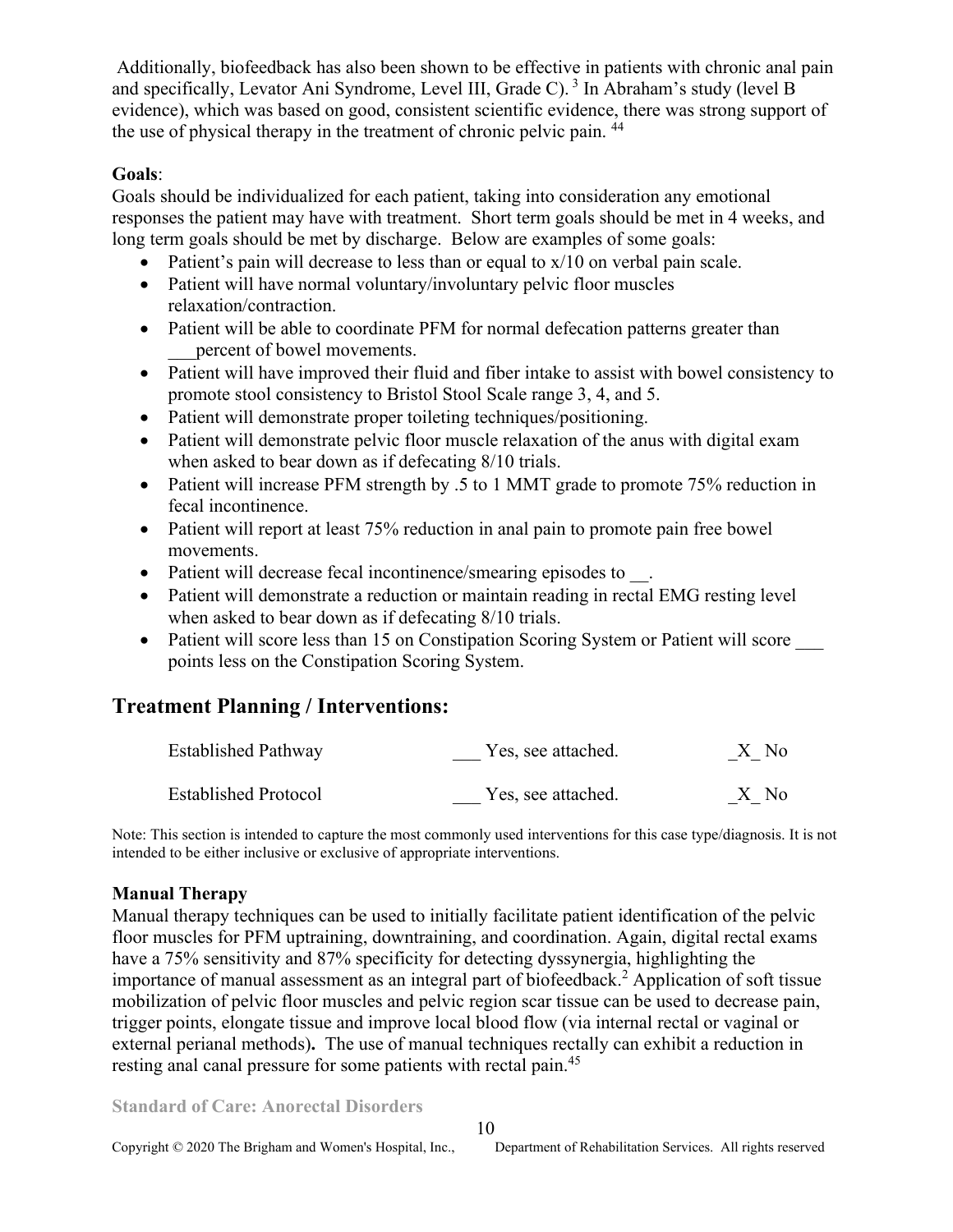Soft tissue mobilization or joint mobilization of the abdomen, hips, pelvic area may also be needed to address tissue or joint restrictions that may contribute to dysfunctional defecation.

Refer to Female Chronic Pelvic Pain Standard of Care for further pain relief methods.<sup>20</sup>

Abdominal/colonic massage has been shown to increase peristalsis, relieve flatulence, and promote positive psychological effects.<sup>46</sup> Abdominal massage of the ascending, transverse, and descending colon may be effective in regulating bowel movements and decreasing medication used for constipation through improvements of intestinal motility when performed on a daily basis. Start with the descending colon, then the transverse colon, and then ascending colon, moving proximal to distal with each segment.<sup>47</sup>

### **PFM Reeducation, Strengthening, Postural Education:**

Stronger PFMs may result in a stronger defecation urge.<sup>18</sup> In addition, education regarding pelvic floor relaxation and coordination during toileting needs to be addressed in order to have a successful bowel movement (see below sEMG), and to promote improved bowel emptying for reduced symptoms of both constipation and fecal incontinence.

Once the patient is able to correctly relax the PFM, then uptraining or strengthening of the PFM can begin. Please refer to the Urinary Incontinence and Female Chronic Pelvic Pain Standards of  $Care<sup>20</sup>$  for more detailed information on strengthening (uptraining), PFM relaxation (downtraining), as well as postural influence on the PFMs as these will need to be addressed depending on patient's evaluation findings.

### **Modalities:**

Surface EMG and or electrical stimulation rectally and or vaginally can be used for improved coordination, strength and/or relaxation of pelvic floor muscles and function of anal-sphincter muscles. Surface EMG preferably rectally (or vaginally) can be used in the clinic while the patient is on the commode for functional simulation of defecation (relaxing muscles and coordinating this relaxation with abdominal maneuvers as needed to enhance the entry of stool into the rectum as well as for expulsion in an upright, functional position.<sup>8</sup>

Although there are many forms of biofeedback (manual, visual, sEMG, manometry, rehabilitative ultrasonic imaging (RUSI), many studies use pressure EMG in their treatment protocols.<sup>37</sup>Systematic review of *uncontrolled* biofeedback studies for DSD reveals a 67 percent success rate improvement with physiologic outcomes and clinical outcomes compared with baseline; efficacy criteria included effective straining (PFM relaxation with defecation), number of bowel movements per day or week, number of days without laxatives and other patient symptoms.  $5, 48, 49$ 

More recently, there have been some randomized controlled trials that have also supported the effects of sEMG on DSD.<sup>49-51</sup> Chiarioni, in a randomized controlled trial, concluded that sEMG sessions are more effective than the laxative polyethylene glycol in treating DSD and benefits remained at the 2 year follow up.<sup>50</sup> Effectiveness was based on subjective reports, greater reductions in straining, feelings of incomplete evacuation, use of enemas/suppositories, and abdominal pain. Additionally, sEMG treated patients exhibiting paradoxical increases during defecation had decreased from 100% to 16.7% at 6 months and two years later. Furthermore, patients who reported major improvements had decrease anal canal pressure and pelvic sEMG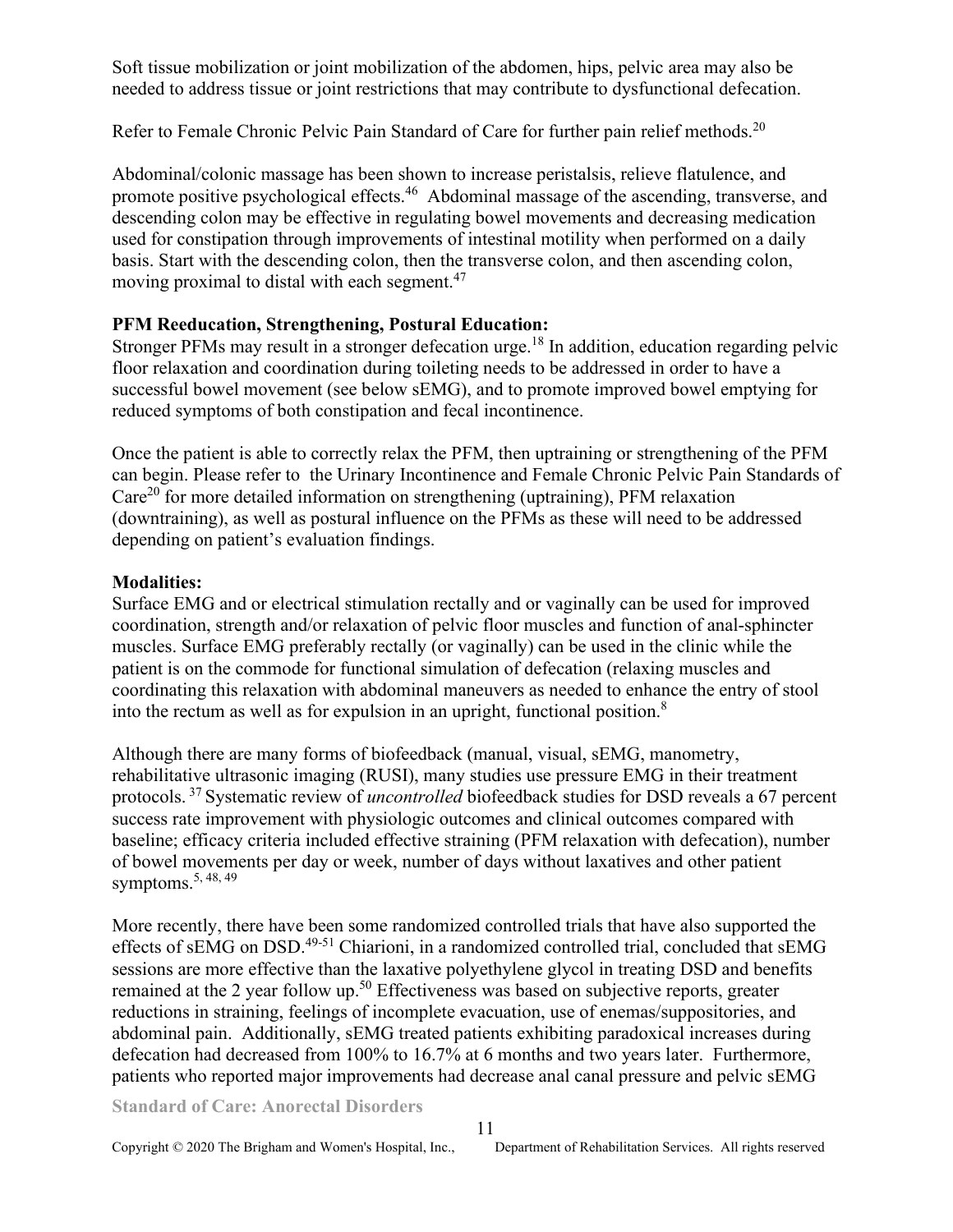when straining. $50$ 

Rao, in two different studies, one randomized and controlled, used pressure EMG as biofeedback tool and found a decrease in anal residual pressure, an increase in rectal sensation, improved balloon expulsion test results and subjective report improvements with stool frequency, straining, laxative consumption and elimination of the need for digital disimpaction among other improvement in those patients with dyssynergic defecation.<sup>38, 39</sup>

As previously mentioned, research suggests that there is considerable overlap of patients with DSD and slow transit constipation as symptoms sometimes overlap.  $9,10$  In a non randomized study, seventy one percent of patients with DSD with slow transit constipation reported improvements with increase in frequency of bowel movements, decrease laxative use and straining, and increased ability to defecate a water filled balloon.<sup>10</sup> Those patients in the slow transit constipation only group did show decreased dyssynergy and improved rectal pressure with straining.

Chiarioni found that use of sEMG was more effective in treating patients with levator ani syndrome (which pathophysiology is similar to dyssynergic defecation) than massage or electrical stimulation.<sup>45</sup>

Other modalities that can be used:

- Ultrasound, rehabilitative ultrasonic imaging (RUSI) electrical stimulation, pressure manometry, dilators, as needed for biofeedback, strengthening, pain relief, muscle relaxation etc.
- Heating pack use to assist with GI motility. Applying heat to the lower pelvis or PFMs may assist with PFM relaxation which in turn may assist with bowel movement stimulation.

Refer to the Procedure Rehabilitative Ultrasound Imaging of the Lumbopelvic Region Procedure for more information on real time ultrasound use for pelvic floor retraining and biofeedback.

### **Fecal Consistency/Transit Time:**

Encourage fluid and increasing fiber intake (as per patient's physician) to help bulk stool if stool is loose (# 6 and 7 on the Bristol Stool Scale) and soften stool if stool is hard (#1 and 2 on the Bristol Stool Scale)  $8,19,46$  Fiber use is recommended at 20 to 35 mg daily at minimum according to Lembo and Wolfe $8,19$ . However, there appears to be a paucity of evidence-based research regarding appropriate amount of fluids per day.52, 53, 54

Additionally, the therapist should assess compliance of the patient with any physician recommended or prescribed laxatives, secretagogues or anti-diarrheal medication as it relates to transit time to facilitate symptom improvement.

### **Evacuation Habits:**

Patients should be encouraged to respond to a call to stool and not rush off the toilet, as well as not to delay a call to stool. If a patient experiences infrequent urges to defecate, it can be recommended to attempt to evacuate 30 minutes after meals at similar times each day, not straining excessively, sitting for 5-10 minutes, to try to use the gastrocolic reflex, without straining. $18$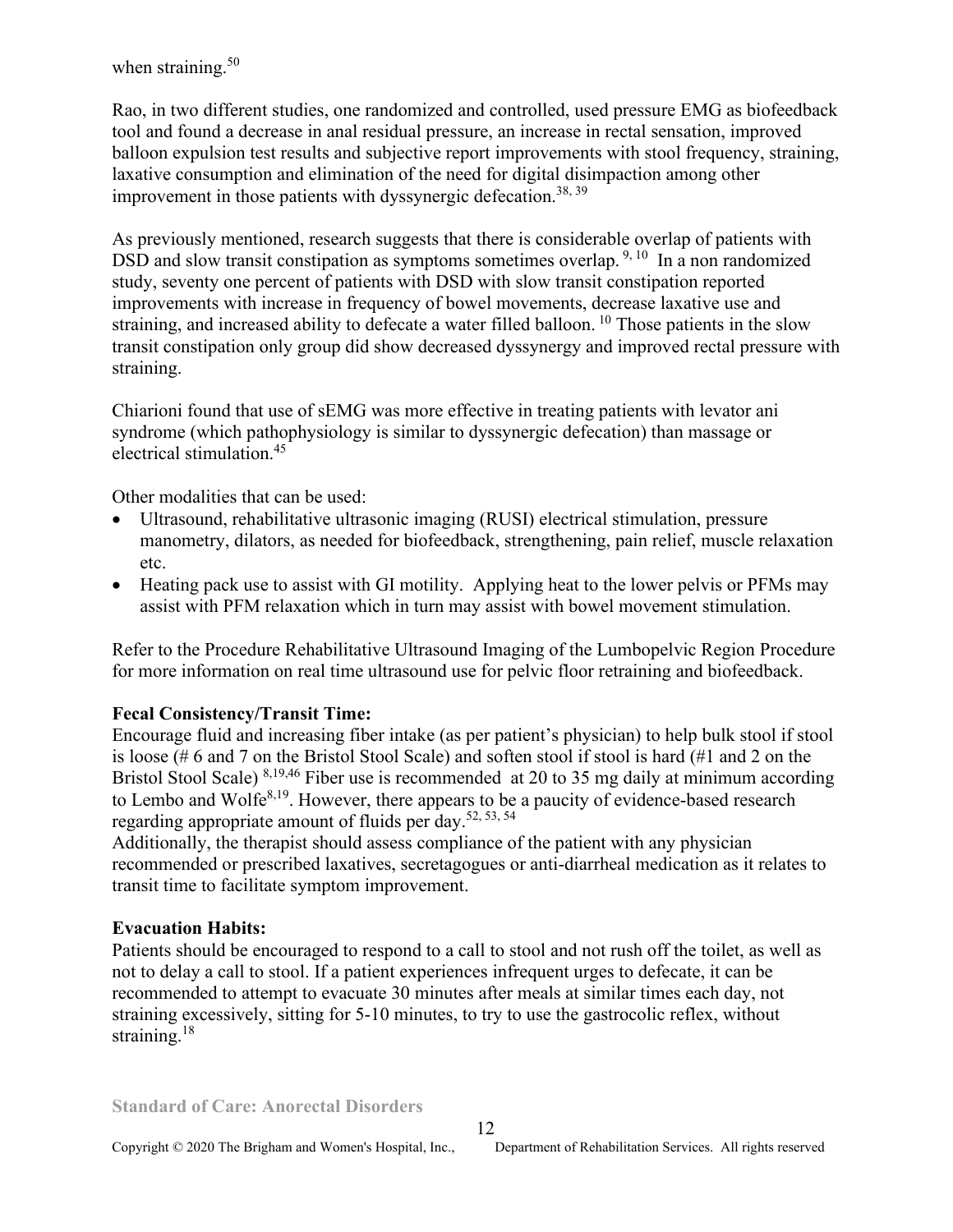#### **Defecation Mechanics:**

Instruct in proper toileting position to assist with PFM relaxation: sit fully on toilet, lean forward, rest forearms on legs for support, feet supported with knees higher than hips, supported by a foot stool to simulate squatting position.<sup>18,55-57</sup> The relaxation of the PFMs and adjacent hip and abdominal muscle groups was studied in 20 healthy volunteer girls, 6 and 10 years of age who were placed in three different postures with their legs supported and unsupported. EMG amplitudes from the PFMs and adductor muscles were significantly higher in postures with unsupported legs compared to postures with supported legs  $(p<0.05)$ <sup>55</sup>

Instruct in how to facilitate anal opening and PFM involuntary relaxation during defecation, "feeling the PFM descend and open", keeping the mouth open and jaw relaxed to facilitate PFM relaxation, using abdominals to generate additional abdominal force with exhalation (some patients may do better with inhalation, but this should be assessed patient to patient). If unsuccessful, repeat above series a few more times and if still unsuccessful avoid straining and get off toilet and try again later.<sup>18</sup>

Some patients may need manual support to perineum secondary to pain postpartum pain, perineal descent, or rectocele support.<sup>18</sup>

### **Other:**

- Educate regarding physiology of defecation and digestion which may include education on the anorectal angle, gastrocolic, recto-anal inhibitory reflex (RAIR), accommodation and intrinsic defecation reflexes
- Incorporate deep breathing and relaxation techniques both with and without defecation
- Provide stretches and or strengthening of hips/abdomen for imbalances that may positively or negatively affect PFMs
- Communicate with the physician regarding PRN medications that are used for relief of constipation or FI especially when patient does not understand how to properly administer for best effectiveness and assist with management per physician instruction
- Educate patients regarding any current medication that can affect digestion/bowel movement and have them discuss further with their prescribing MD

### **Frequency & Duration**:

1x/week for 8 weeks, other possibilities include: 2x a week for 4 weeks, 1x a week to every other week for 4-8 weeks

#### **Patient / Family Education:**

See above interventions

### **Recommendations and Referrals to Other Providers:**

Other members of the health care team that are important to consider include: gastroenterologist, colorectal surgeon, obstetrician/gynecologist, primary care physician, pain management physician, urogynecologist, urologist, counselor/therapist, and nutritionist or dietician.

# **Reevaluation:**

Standard Time Frame: 30 days or less as appropriate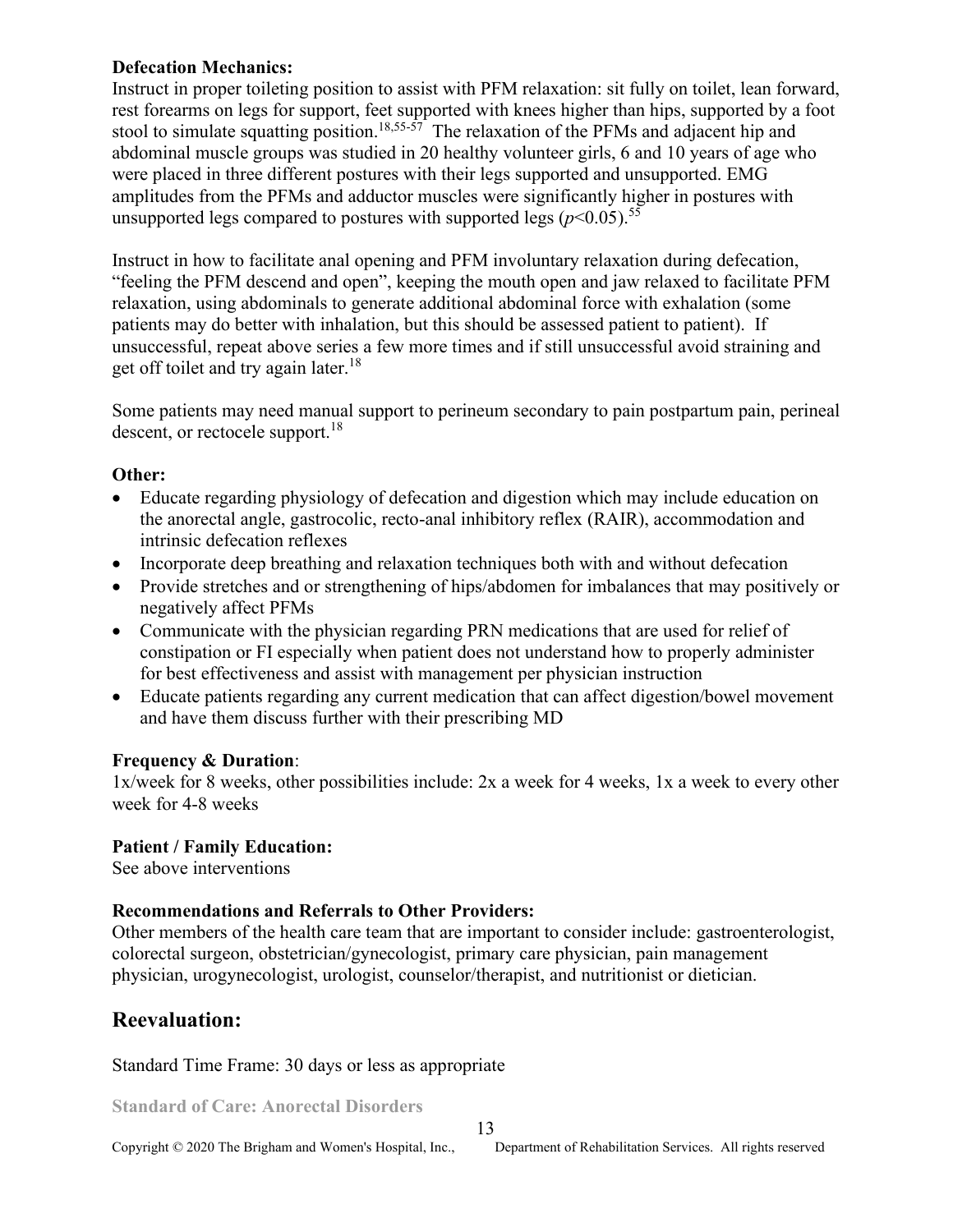Other Possible Triggers include: a significant change in signs and symptoms, blood in stool, worsening symptoms, new onset FI, new onset constipation, or a new onset of pelvic or rectal pain

## **Discharge Planning:**

#### **Commonly Expected Outcomes at Discharge**:

Patient should be able to demonstrate proper pelvic floor muscle coordination to promote complete rectal emptying and minimize FI and/or pain episodes, proper toileting position and habits, and be able to use appropriate techniques for normal defecation. Patient's pain, if any, should be lessened or nonexistent. Patient should have improved coordination of pelvic floor muscles.

#### **Patient's Discharge Instructions:**

Patient is to continue with newly obtained proper toileting habits, diet modifications, and PFM coordination as part of their daily life. If any of the previous symptoms resurface or there is regression of symptoms, suggest to the patient to re-evaluate compliance with the home exercise program. Patient should be able to self analyze why symptoms have returned and modify the existing program so that symptoms are alleviated. If patient is having difficulty with this, they can email or call the physical therapist or set up appointment for reevaluation or call their referring MD.

Authors: **Reviewer(s):** Meghan Markowski, PT Joy Shine, PT Arianna Mitropoulos, PT Jill McHugh, PT January 2020

**Standard of Care: Anorectal Disorders** 

14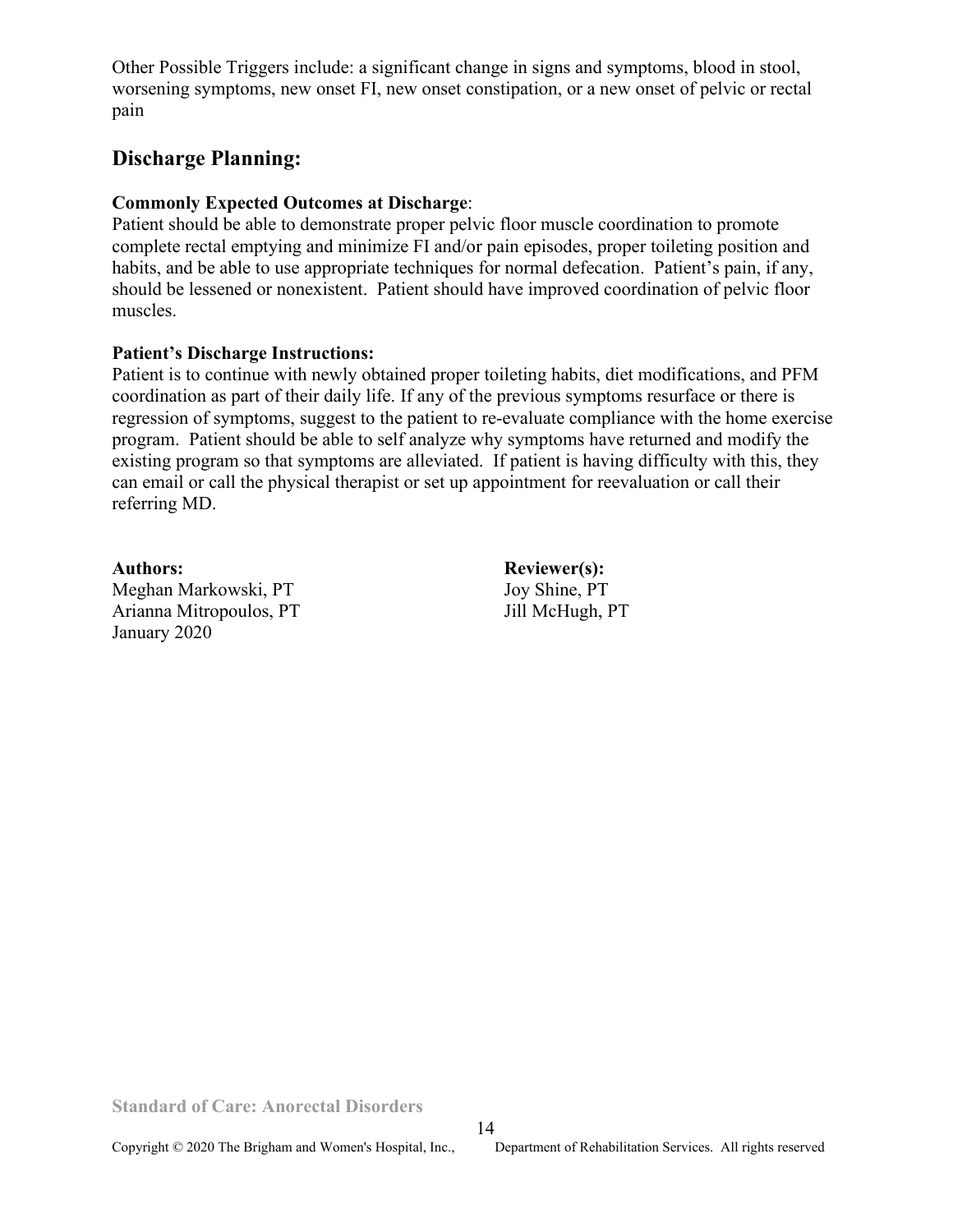# **Appendix 1**

# **BRIGHAM HEALTH BWH BRIGHAM AND WOMEN'S HOSPITAL**

# **Keeping a Record of Bowel Function**

The main purpose of this diary log is to document your bowel function. At first, the log is used as an evaluation tool. Later, it will be used to measure your progress. **Please complete a bowel log every day for 7 consecutive days and bring it with you to your next appointment.** Your log will be more accurate if you fill it out as you go through the day. Nighttime bowel movements can be filled in when you arise in the morning.

## **INSTRUCTIONS:**

## **Column 1- Date**

• Record the date in which you are logging your bowel movement events.

# **Column 2- Time of Day**

• Fill in the exact time of each event.

### **Column 3- Was Urge Present?**

- Was an urge/need to defecate felt prior to each bowel movement?
- Y-YES= Indicates an urge was felt prior to your bowel movement and then specify where you felt the sensation:
	- $\circ$  A= Abdominally or R=Rectally
- N-NO= Indicates an urge was NOT felt prior to your bowel movement

## **Column 4- Bristol Stool Score**

• Describe the "type" of stool using the Bristol Stool Chart located in the right column.

### **Column 5- Sense of Completion**

- Following your bowel movement was a sense of completion felt?
- C-Complete= Indicates that you felt a sense of total completion following your BM
- I-Incomplete= Indicates that you did NOT feel a sense of total completion and then specify where you felt this sensation:
	- $\circ$  A= Abdominally or R=Rectally

## **Column 6- Were Manual Techniques Required?**

- Were any manual techniques required to facilitate defecation?
- E-External= Indicates that you were required to apply manual pressure on an external location (ie abdomen, perineum) to assist with bowel movement
- V-Vaginal= Indicates that you were required to apply intra-vaginal manual pressure
- A-Anal= Indicates that you were required to apply intra-anal manual pressure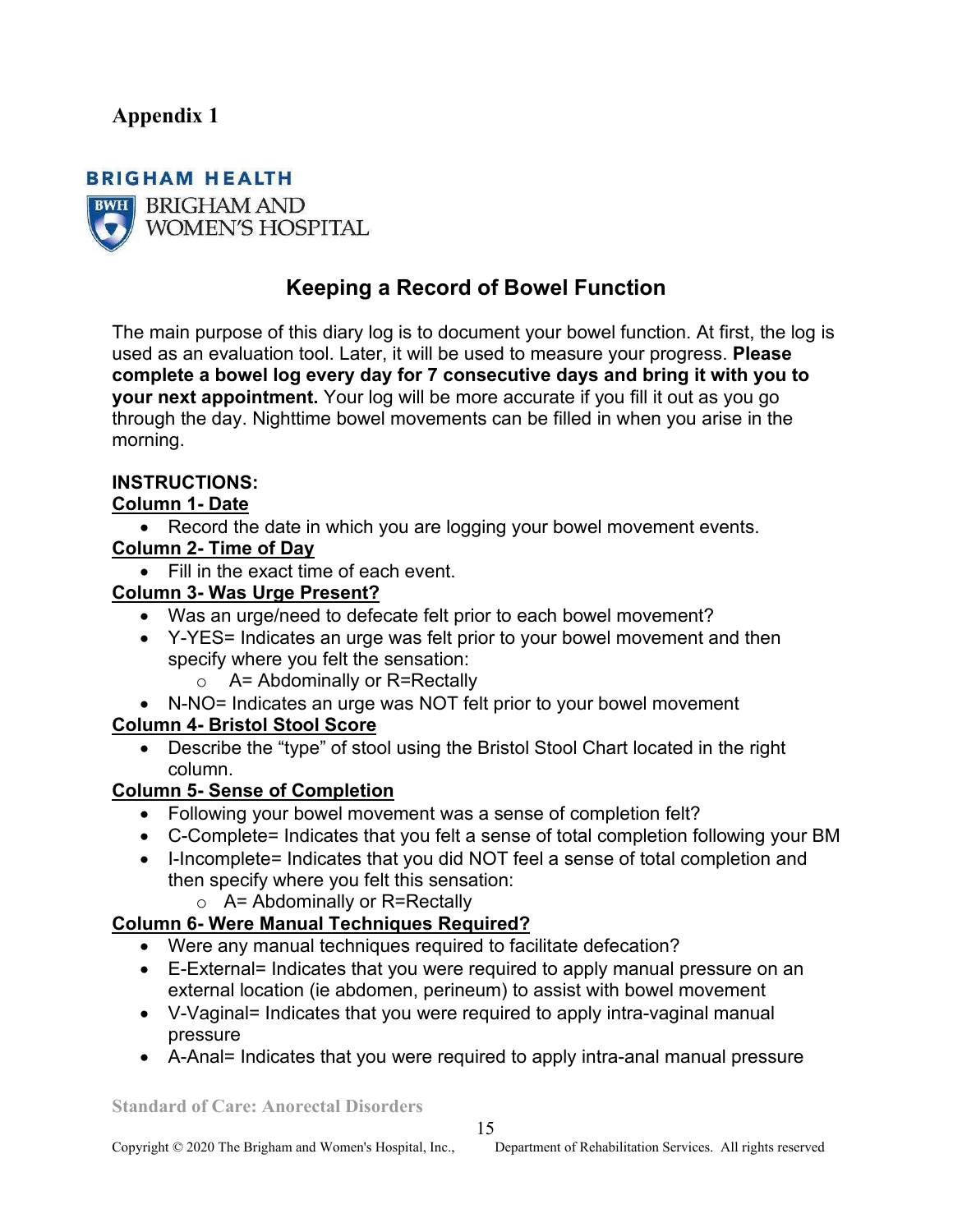• N-No= Indicates NO manual techniques were required to assist with bowel movement

## **Column 7- Accidental Bowel Leakage**

- Record if an accidental bowel leakage event occurs and indicate the amount and "type" of stool using the Bristol Stool Scale located on the right column
- R- Residue on underwear
- P- Partial movement
- C- Complete loss

## **Column 8- Medications Taken for Bowels**

• Record any medications that were taken for bowels.

## **Column 9- Comments**

• Record any comments of importance related to your bowels.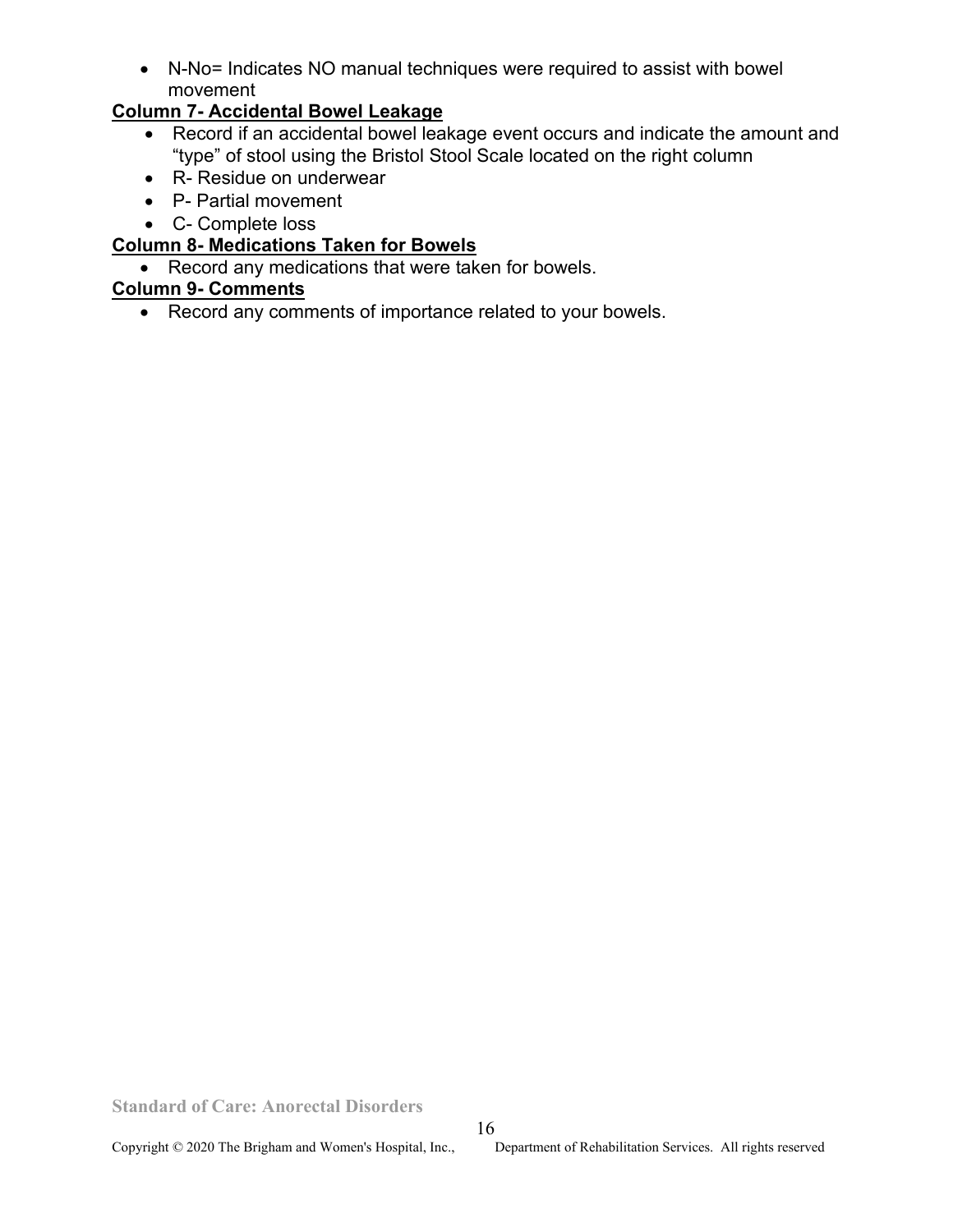#### **BOWEL DIARY**

the property of the property of the property of

| <b>BRIGHAM HEALTH</b>  |  |
|------------------------|--|
| <b>BWH BRIGHAM AND</b> |  |
| WOMEN'S HOSPITAL       |  |

| PATIENT NAME/DATE OF BIRTH : |                      |                                                                                        |                                                                                   |                                                                                                    |                                                                                                                     | $\bm{D} \bm{W} \bm{\Pi}$<br>DINIGHANI AIND<br><b>WOMEN'S HOSPITAL</b>                                                |                                                                                                                                       |                              | <b>BRISTOL STOOL</b><br><b>SCALE</b>                                                    |
|------------------------------|----------------------|----------------------------------------------------------------------------------------|-----------------------------------------------------------------------------------|----------------------------------------------------------------------------------------------------|---------------------------------------------------------------------------------------------------------------------|----------------------------------------------------------------------------------------------------------------------|---------------------------------------------------------------------------------------------------------------------------------------|------------------------------|-----------------------------------------------------------------------------------------|
| <b>DATE</b>                  | <b>TIME</b>          | <b>WAS URGE</b><br>PRESENT?<br>Y=YES/N=NO<br>& Location:<br>A=Abdominal<br>or R=Rectal | <b>BRISTOL</b><br><b>STOOL</b><br><b>SCORE</b><br>(See key<br>in right<br>column) | <b>SENSE OF</b><br><b>COMPLETION</b><br>C=Complete<br>I=Incomplete &<br>A=Abdominal<br>or R=Rectal | <b>MANUAL</b><br><b>TECHNIQUES</b><br><b>REQUIRED?</b><br>$N = NO$<br>E=External<br>V= Intravaginal<br>A=Intra-anal | <b>ACCIDENTAL</b><br><b>BOWEL</b><br><b>LEAKAGE</b><br><b>QUANTITY</b><br>R, P, C<br>& Bristol<br><b>Stool Score</b> | <b>MEDICATIONS</b><br><b>TAKEN FOR</b><br><b>BOWELS</b><br>Laxatives, Enemas,<br>Stool Softeners,<br>(Fiber, Anti-<br>diarrhea, etc.) | <b>COMMENTS</b>              | Type 1: Separate hard<br>lumps, (hard to pass)<br>Type 2: Sausage-<br>shaped, but lumpy |
| <b>Example</b><br>3/24/19    | 7 AM<br><b>11 AM</b> | $Y - R$<br>$\mathsf{N}$                                                                | $\overline{4}$                                                                    | $\mathsf{C}$                                                                                       | N                                                                                                                   | $R - 7$                                                                                                              | Benefiber in AM,<br>imodium                                                                                                           | Bad day, had<br>dairy in AM. |                                                                                         |
|                              |                      |                                                                                        |                                                                                   |                                                                                                    |                                                                                                                     |                                                                                                                      |                                                                                                                                       |                              |                                                                                         |
|                              |                      |                                                                                        |                                                                                   |                                                                                                    |                                                                                                                     |                                                                                                                      |                                                                                                                                       |                              | Type 3: Like a sausage                                                                  |
|                              |                      |                                                                                        |                                                                                   |                                                                                                    |                                                                                                                     |                                                                                                                      |                                                                                                                                       |                              | but with cracks on                                                                      |
|                              |                      |                                                                                        |                                                                                   |                                                                                                    |                                                                                                                     |                                                                                                                      |                                                                                                                                       |                              | surface                                                                                 |
|                              |                      |                                                                                        |                                                                                   |                                                                                                    |                                                                                                                     |                                                                                                                      |                                                                                                                                       |                              |                                                                                         |
|                              |                      |                                                                                        |                                                                                   |                                                                                                    |                                                                                                                     |                                                                                                                      |                                                                                                                                       |                              |                                                                                         |
|                              |                      |                                                                                        |                                                                                   |                                                                                                    |                                                                                                                     |                                                                                                                      |                                                                                                                                       |                              | Type 4: Like a sausage<br>or snake, smooth & soft                                       |
|                              |                      |                                                                                        |                                                                                   |                                                                                                    |                                                                                                                     |                                                                                                                      |                                                                                                                                       |                              |                                                                                         |
|                              |                      |                                                                                        |                                                                                   |                                                                                                    |                                                                                                                     |                                                                                                                      |                                                                                                                                       |                              |                                                                                         |
|                              |                      |                                                                                        |                                                                                   |                                                                                                    |                                                                                                                     |                                                                                                                      |                                                                                                                                       |                              | Type 5: Soft blobs with<br>clear-cut edges                                              |
|                              |                      |                                                                                        |                                                                                   |                                                                                                    |                                                                                                                     |                                                                                                                      |                                                                                                                                       |                              |                                                                                         |
|                              |                      |                                                                                        |                                                                                   |                                                                                                    |                                                                                                                     |                                                                                                                      |                                                                                                                                       |                              |                                                                                         |
|                              |                      |                                                                                        |                                                                                   |                                                                                                    |                                                                                                                     |                                                                                                                      |                                                                                                                                       |                              | Type 6: Fluffy pieces w/                                                                |
|                              |                      |                                                                                        |                                                                                   |                                                                                                    |                                                                                                                     |                                                                                                                      |                                                                                                                                       |                              | ragged edges, mushy<br>stool                                                            |
|                              |                      |                                                                                        |                                                                                   |                                                                                                    |                                                                                                                     |                                                                                                                      |                                                                                                                                       |                              |                                                                                         |
|                              |                      |                                                                                        |                                                                                   |                                                                                                    |                                                                                                                     |                                                                                                                      |                                                                                                                                       |                              |                                                                                         |
|                              |                      |                                                                                        |                                                                                   |                                                                                                    |                                                                                                                     |                                                                                                                      |                                                                                                                                       |                              | Type 7: Water, no solid                                                                 |
|                              |                      |                                                                                        |                                                                                   |                                                                                                    |                                                                                                                     |                                                                                                                      |                                                                                                                                       |                              | pieces, entirely liquid                                                                 |
|                              |                      |                                                                                        |                                                                                   |                                                                                                    |                                                                                                                     |                                                                                                                      |                                                                                                                                       |                              |                                                                                         |
|                              |                      |                                                                                        |                                                                                   |                                                                                                    |                                                                                                                     |                                                                                                                      |                                                                                                                                       |                              |                                                                                         |

**Standard of Care: Anorectal Disorders** 

Copyright © 2020 The Brigham and Women's Hospital, Inc., Department of Rehabilitation Services. All rights reserved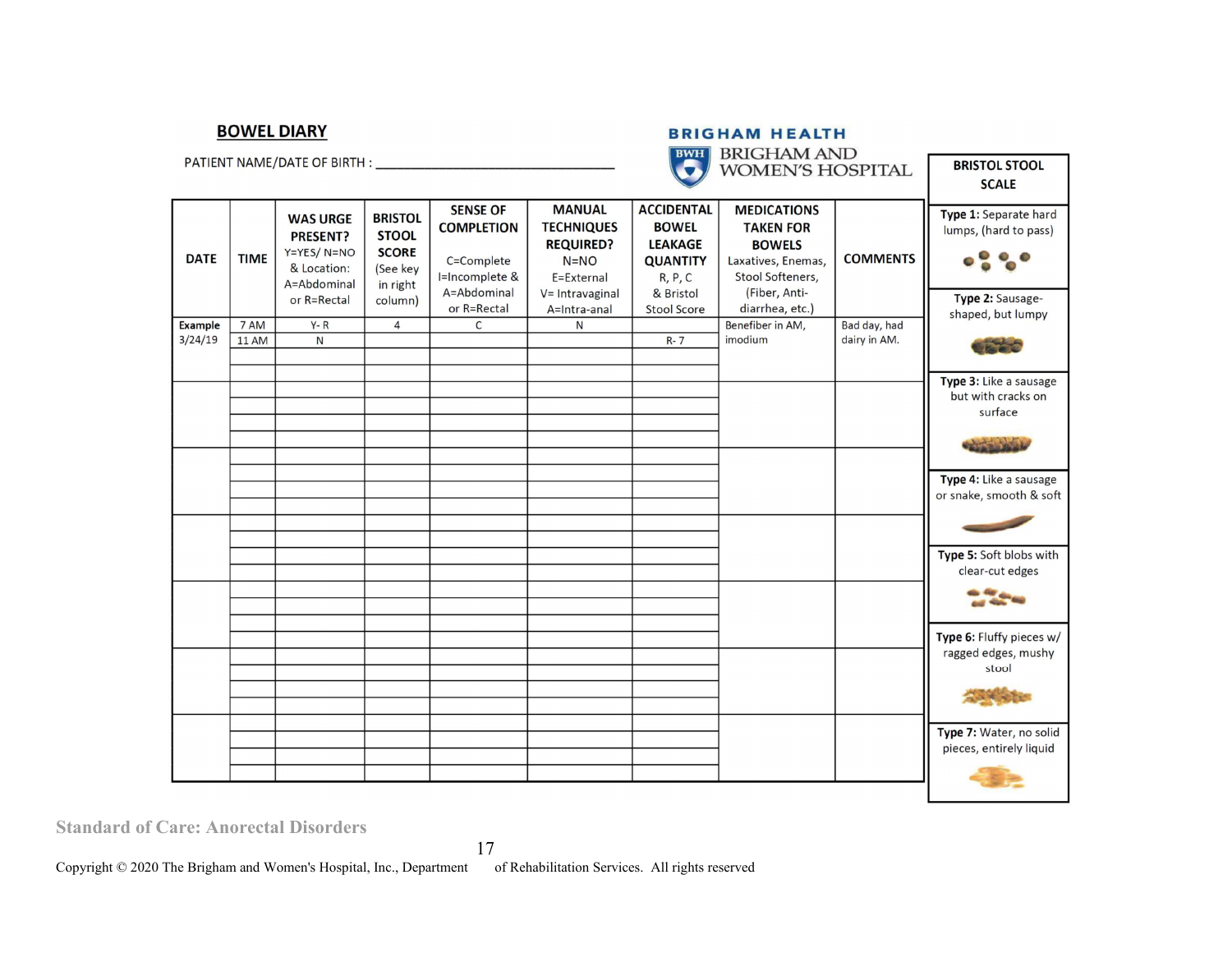# **REFERENCES**

1. Simren M, Palsson OS, Whitehead WE. Update on Rome IV criteria for colorectal disorders: Implications for clinic practice. *Curr Gastroenterol Rep*. 2017;19(4):15.

2. Rao SS, Bharucha AE, Chiarioni G, et al. Anorectal Disorders [published online ahead of print, 2016 Mar 25]. *Gastroenterology*. 2016;S0016-5085(16)00175-X 10.1053/j.gastro.2016.02.009.

3. Rao SS, Benninga MA, Bharucha AE, Chiarioni G, Di Lorenzo C, Whitehead WE. ANMS-ESNM position paper and consensus guidelines on biofeedback therapy for anorectal disorders.*Neurogastroenterol Motil*. 2015 May; 27(5):594-609.

4. Cash BD, Chang L, Sabesin SM, Vitat P. Update on the management of adults with chronic idiopathic constipation. *J Fam Pract*. 2007;56(6 Suppl Update):S13-9; quiz S20.

5. Heymen S, Jones KR, Scarlett Y, Whitehead WE. Biofeedback treatment of constipation. *Diseases of the Colon & Rectum*. 2003;46(9):1208-1217.

6. Palsson OS, Heymen S, Whitehead WE. Biofeedback treatment for functional anorectal disorders: A comprehensive efficacy review. *Appl Psychophysiol Biofeedback*. 2004;29(3):153- 174.

7. Longstreth GF, Thompson WG, Chey WD, Houghton LA, Mearin F, Spiller RC. Functional bowel disorders. *Gastroenterology*. 2006;130(5):1480-1491.

8. Lembo A, Camilleri M. Chronic constipation. *N Engl J Med*. 2003;349(14):1360-1368.

9. Eoff J, Lembo AJ. Optimal treatment of chronic constipation in managed care: Review and roundtable discussion. *J Manag Care Pharm*. 2008;14(9 Suppl A):1-15.

10. Chiarioni G, Salandini L, Whitehead WE. Biofeedback benefits only patients with outlet dysfunction, not patients with isolated slow transit constipation. *Gastroenterology*. 2005;129(1):86.

11. Higgins PDR, Johanson JF. Epidemiology of constipation in north america: A systematic review. *Am J Gastroenterol*. 2004;99(4):750-759.

12. Brandt LJ, Prather CM, Quigley EM, Schiller LR, Schoenfeld P, Talley NJ. Systematic review on the management of chronic constipation in north america. *Am J Gastroenterol*. 2005;100:S5-S21.

13. Dennison C, Prasad M, Lloyd A, Bhattacharyya SK, Dhawan R, Coyne K. The health-related quality of life and economic burden of constipation. *Pharmacoeconomics*. 2005;23(5):461-476.

18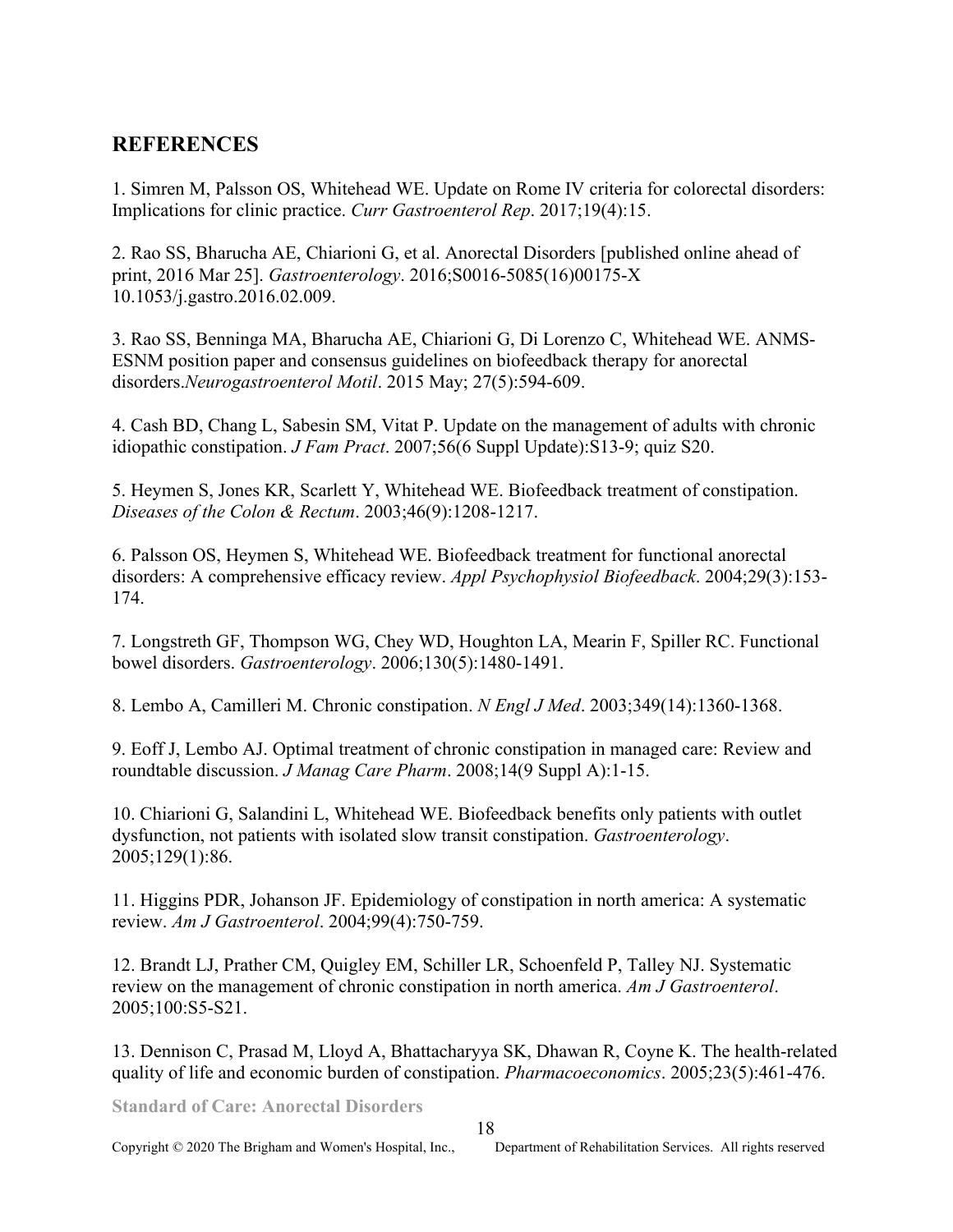14. Marchand MC, Corriveau H, Dubois MF, Watier A. Effect of dyssynergic defecation during pregnancy on third-and fourth-degree tear during a first vaginal delivery: A case-control study. *Obstet Gynecol*. 2009;201(2):183. e1-183. e6.

15. Shelly B, Neville C, Strauhal M, Jenkyns P. *Pelvic Physical Therapy Level 3 Course Manual.* Alexandria VA: The Section on Women's Health of the American Physical Therapy Association; 2007 and 2008.

16.. Markowski Cucchiara M, Siracusa Majzun C, Miracle E, Mize L, et al. *Pelvic Physical Therapy Level 2 Lab Manual*. 3rd ed. Alexandria: The Section on Women's Health of the American Physical Therapy Association; 2012.

17. Shelly B, Neville C, Strauhal M, Jenkyns P. *Pelvic Physical Therapy Level 1 Course Manual.* Alexandria VA: The Section on Women's Health of the American Physical Therapy Association; 2007.

18. Markowski Cucchiara M, Siracusa Majzun C, Miracle E, Mize L, et al. *Pelvic Physical Therapy Level 2 Manual*. 3rd ed. Alexandria: The Section on Women's Health of the American Physical Therapy Association; 2012.

19. Wolf J. *A Woman's Guide to a Healthy Stomach: Taking Control of Your Digestive Health.*  Harlequin Books; 2012.

20. Markowski M. Female Chronic Pelvic Pain Syndromes. Brigham and Women's Hospital Web site.

[http://www.brighamandwomens.org/Patients\\_Visitors/pcs/rehabilitationservices/StandardsofCare](http://www.brighamandwomens.org/Patients_Visitors/pcs/rehabilitationservices/StandardsofCare.aspx.) .aspx. Published December 29, 2011. Accessed Sept 15, 2014.

21. Robinson AJ, Snyder-Mackler L. *Clinical Electrophysiology: Electrotherapy and Electrophysiologic Testing.* Lippincott Williams & Wilkins; 2007.

22. Neville CE. An interdisciplinary approach to treatment of a patient with chronic pelvic pain following gall bladder surgery: A case report. *Journal of Women's Health Physical Therapy*. 2008;32(2):24.

23. Anderson RU, Wise D, Sawyer T, Chan CA. Sexual dysfunction in men with chronic prostatitis/chronic pelvic pain syndrome: Improvement after trigger point release and paradoxical relaxation training. *J Urol*. 2006;176(4):1534-1539.

24. Laycock J, Jerwood D. Pelvic floor muscle assessment: The PERFECT scheme. *Physiotherapy*. 2001;87(12):631-642.

25. Laycock J, Haslam J. *Therapeutic Management of Incontinence and Pelvic Pain: Pelvic Organ Disorders.* Springer Verlag; 2002.

26. Barber M, Walters M, Bump R. Short forms of two condition-specific quality-of-life questionnaires for women with pelvic floor disorders (PFDI-20 and PFIQ-7). *Obstet Gynecol*. 2005;193(1):103.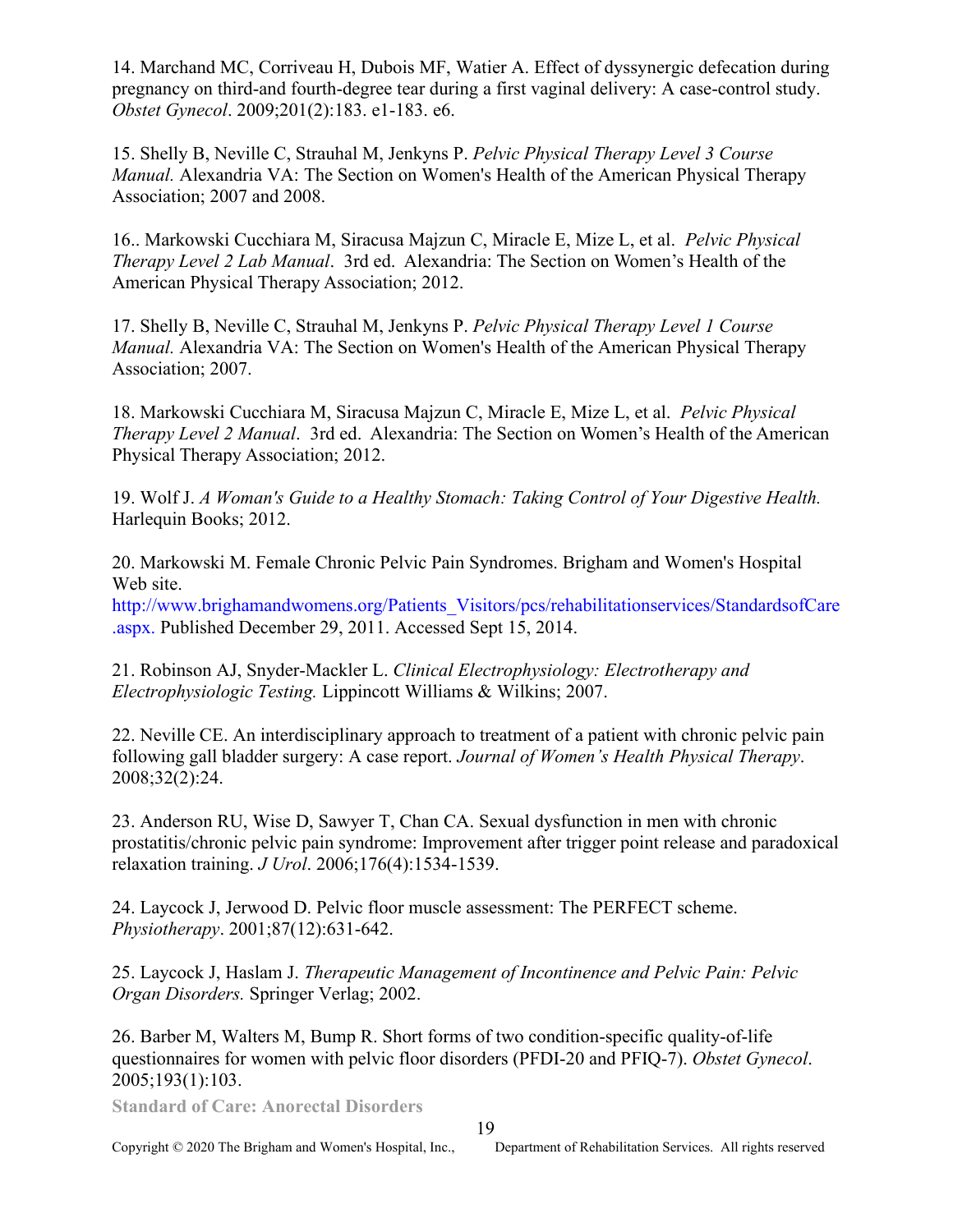27. Agachan F, Chen T, Pfeifer J, Reissman P, Wexner SD. A constipation scoring system to simplify evaluation and management of constipated patients. *Diseases of the Colon & Rectum*. 1996;39(6):681-685.

28. Marquis P, De La Loge C, Dubois D, McDermott A, Chassany O. Development and validation of the patient assessment of constipation quality of life questionnaire. *Scand J Gastroenterol*. 2005;40(5):540-551.

29. Frank L, Kleinman L, Farup C, Taylor L, Miner P. Psychometric validation of a constipation symptom assessment questionnaire. *Scand J Gastroenterol*. 1999;34(9):870-877.

30. Jorge JMN, Wexner SD. Etiology and management of fecal incontinence. *Diseases of the Colon & Rectum*. 1993;36(1):77-97.

31. Rockwood TH, Church JM, Fleshman JW, et al. Fecal incontinence quality of life scale. *Diseases of the Colon & Rectum*. 2000;43(1):9-16.

32. Rockwood TH, Church JM, Fleshman JW, et al. Patient and surgeon ranking of the severity of symptoms associated with fecal incontinence. *Diseases of the Colon & Rectum*. 1999;42(12):1525-1531.

33. Hiller L, Bradshaw H, Radley S, Radley S. A scoring system for the assessment of bowel and lower urinary tract symptoms in women. *BJOG: An International Journal of Obstetrics & Gynaecology*. 2002;109(4):424-430.

34. Ghoniem G, Stanford E, Kenton K, et al. Evaluation and outcome measures in the treatment of female urinary stress incontinence: International urogynecological association (IUGA) guidelines for research and clinical practice. *International Urogynecology Journal*. 2008;19(1):5-33.

35. Bo K, Berghmans B, Morkved S, Van Kampen M. *Evidence Based Physical Therapy for the Pelvic Floor.* New York: Elsevier; 2007:435.

36. Auchincloss CC, McLean L. The reliability of surface EMG recorded from the pelvic floor muscles. *J Neurosci Methods*. 2009;182(1):85-96.

37. Enck P, Van der Voort I, Klosterhalfen S. Biofeedback therapy in fecal incontinence and constipation. *Neurogastroenterology & Motility*. 2009;21(11):1133-1141.

38. Rao SSC, Valestin J, Brown CK, Zimmerman B, Schulze K. Long-term efficacy of biofeedback therapy for dyssynergic defecation: Randomized controlled trial. *Am J Gastroenterol*. 2010.

39. Rao SSC, Welcher KD, Leistikow JS. Obstructive defecation: A failure of rectoanal coordination. *Am J Gastroenterol*. 1998;93(7):1042-1050.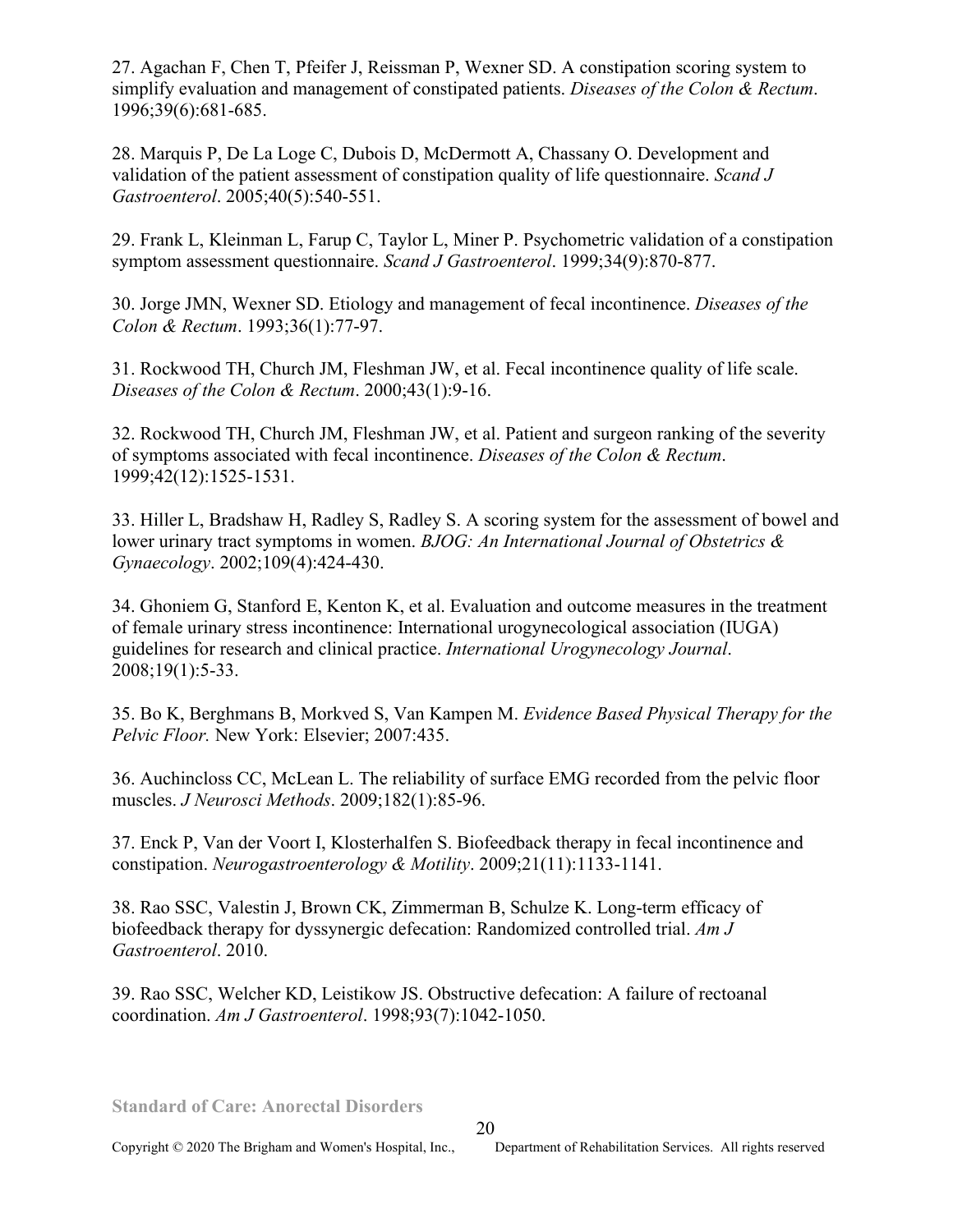40. Lewicky-Gaupp C, Morgan DM, Chey WD, Muellerleile P, Fenner DE. Successful physical therapy for constipation related to puborectalis dyssynergia improves symptom severity and quality of life. *Diseases of the Colon & Rectum*. 2008;51(11):1686-1691.

41. Rao SSC, Go JT. Treating pelvic floor disorders of defecation: Management or cure? *Curr Gastroenterol Rep*. 2009;11(4):278-287.

42. Heymen S, Scarlett Y, Jones K, Ringel Y, Drossman D, Whitehead WE. Randomized controlled trial shows biofeedback to be superior to pelvic floor exercises for fecal incontinence. *Diseases of the Colon & Rectum*. 2009;52(10):1730.

43. Bartlett L, Sloots K, Nowak M, Ho Y. Biofeedback for fecal incontinence: A randomized study comparing exercise regimens. *Diseases of the Colon & Rectum*. 2011;54(7):846-856.

44. Abraham K SL. Chronic pelvic pain: An independent study course for individual continuing education. section on women's health, APTA, alexandria, VA. 2008:1-100.

45. Chiarioni G, Nardo A, Vantini I, Romito A, Whitehead WE. Biofeedback is superior to electrogalvanic stimulation and massage for treatment of levator ani syndrome. *Gastroenterology*. 2010;138(4):1321-1329.

46. Laycock J, Haslam J. *Therapeutic Management of Incontinence and Pelvic Pain: Pelvic Organ Disorders.* Springer; 2002:257.

47. Harrington KL, Haskvitz EM. Managing a patient's constipation with physical therapy. *Phys Ther*. 2006;86(11):1511-1519.

48. Enck P. Biofeedback training in disordered defecation. *Dig Dis Sci*. 1993;38(11):1953-1960.

49. Heymen S, Scarlett Y, Jones K, Ringel Y, Drossman D, Whitehead WE. Randomized, controlled trial shows biofeedback to be superior to alternative treatments for patients with pelvic floor dyssynergia-type constipation. *Diseases of the Colon & Rectum*. 2007;50(4):428-441.

50. Chiarioni G, Whitehead WE, Pezza V, Morelli A, Bassotti G. Biofeedback is superior to laxatives for normal transit constipation due to pelvic floor dyssynergia. *Gastroenterology*. 2006;130(3):657.

51. Rao SSC, Seaton K, Miller M, et al. Randomized controlled trial of biofeedback, sham feedback, and standard therapy for dyssynergic defecation. *Clinical Gastroenterology and Hepatology*. 2007;5(3):331-338.

52. Valtin H. "Drink at least eight glasses of water a day." really? is there scientific evidence for "8× 8"? *American Journal of Physiology-Regulatory, Integrative and Comparative Physiology*. 2002;283(5):R993-R1004.

53. Noakes T. Drinking guidelines for exercise: What evidence is there that athletes should drink "as much as tolerable","to replace the weight lost during exercise" or "ad libitum"? *J Sports Sci*. 2007;25(7):781-796.

**Standard of Care: Anorectal Disorders** 

#### 21